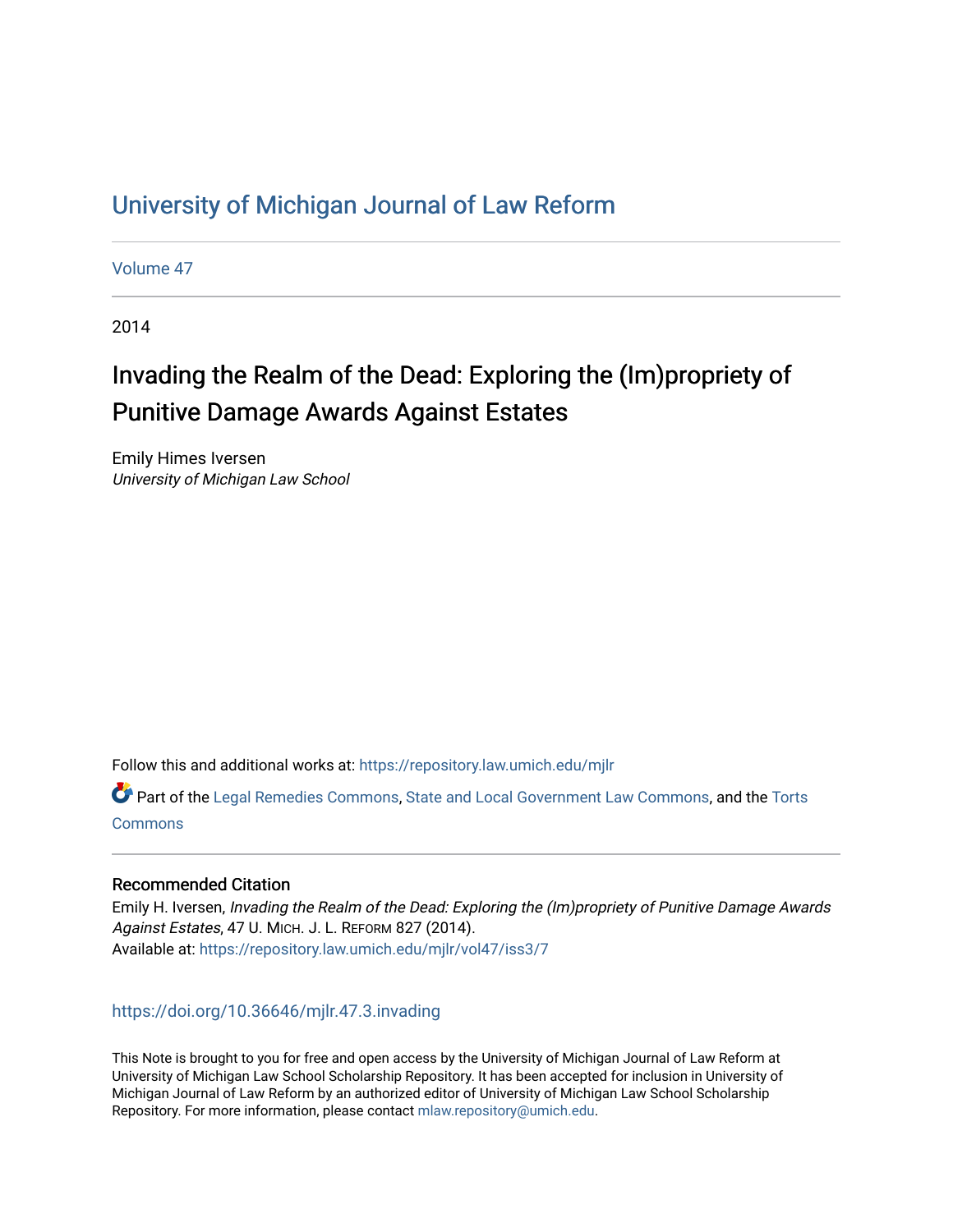Emily Himes Iversen\*

*Punitive damages are traditionally understood, at least in part, as damages designed to punish. It should therefore come as no surprise that, in the majority of states that have decided the issue, courts have chosen not to allow punitive damage awards against the estates of deceased tortfeasors. After all, the tortfeasor can no longer be punished (at least by tort awards). Nonetheless, punitive damages can also serve other purposes, such as deterrence. This Note argues that Michigan, a state which has not yet taken a stance, should adopt the minority position that allows punitive damages to be awarded against estates. Because of Michigan's historically liberal stance on the survival of actions and its unique understanding of punitive damage awards, this Note contends that the minority position is the only position consistent with state law. However, this Note also advocates for legislative action in order to make Michigan's adoption of the minority position absolutely clear. Such clarity would promote stability and predictability for plaintiffs and defendants alike and would ensure results consistent with Michigan's broader history and policies.*

#### **INTRODUCTION**

# Death belongs to God alone. By what right do men touch that unknown thing?1

When G.J.D. ended her five-year relationship with Darwin Thebes, she may have expected that he would be upset.<sup>2</sup> She may even have expected that he would try to win her back. But one thing she likely did not anticipate was that Thebes had been keeping two secret photographs of G.J.D.—photographs that depicted her partially nude and performing fellatio, respectively.<sup>3</sup> G.J.D. had

<sup>+</sup> This title is drawn from *Hewellette v. George*, 9 So. 885, 887 (Miss. 1891) ("[T]he realm of the dead is not invaded, and punishment visited upon the dead."), *overruled by* Glaskox *ex rel.* Denton v. Glaskox, 614 So. 2d 906 (Miss. 1992). For more context for this quotation, see *infra* Part I.A.

<sup>\*</sup> J.D. Candidate, University of Michigan Law School, May 2014.

<sup>1.</sup> VICTOR HUGO, LES MISÉRABLES, 23 (1887).

<sup>2.</sup> G.J.D. v. Johnson, 713 A.2d 1127, 1128 (Pa. 1998).

<sup>3.</sup> *Id.* While the particular photographs at issue in this case were kept hidden from G.J.D. for years before their distribution, Thebes's actions in this case were not entirely out of character. The Court notes that "[t]he dissemination of the materials followed a pattern of behavior whereby Thebes, while residing with G.J.D., physically and psychologically abused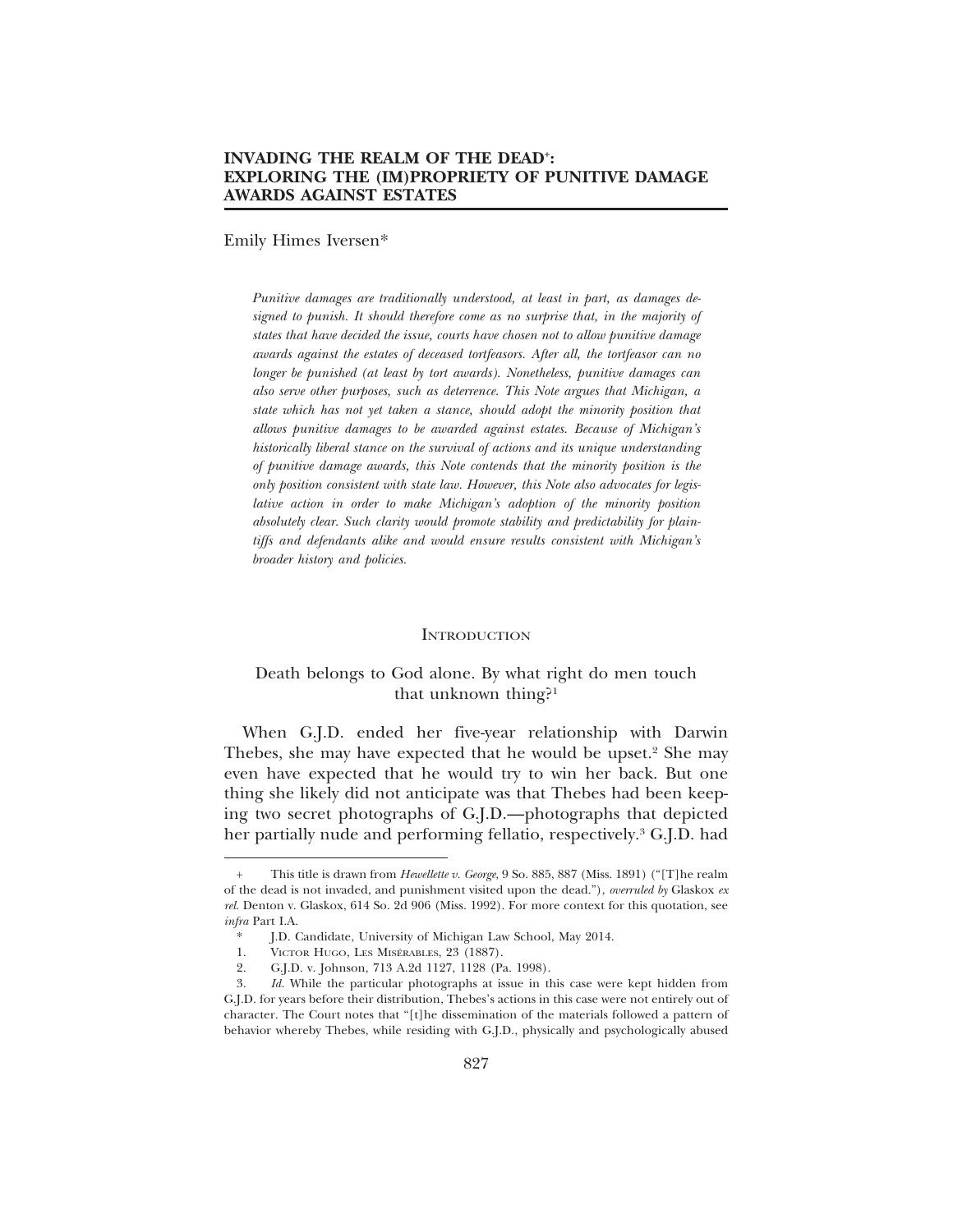not seen these photographs until they began to emerge all over her community.4 The photographs, labeled with her contact information and "captions which implied that she was a prostitute," were distributed in a malicious, calculated manner.<sup>5</sup> Thebes carefully planned his distributions so that the photographs would be found by G.J.D.'s family and friends, including her employer and her two minor children.6 Thebes stopped posting the photographs only after G.J.D. filed suit against him alleging defamation, intentional infliction of emotional distress, false light invasion of privacy, and invasion of privacy by publicity given to private life.7

While the facts alleged by G.J.D were sensational, her request for punitive damages might have been rather straightforward had Thebes not committed suicide before trial.8 After Thebes's suicide, the executrix of his estate was substituted as defendant.<sup>9</sup> A jury awarded G.J.D. and her children a combined \$76,500 in punitive damages, but the executrix successfully appealed the damage award all the way to the Pennsylvania Supreme Court.10 Pennsylvania ultimately upheld G.J.D.'s punitive damage award, but it joined a distinct minority of states in doing so.<sup>11</sup> At that time, fourteen states had legislation explicitly preventing the recovery of punitive damages against estates, and another fourteen had reached the same conclusion judicially.12 By contrast, Pennsylvania became only the sixth state at that time to allow such a recovery.13 As of 2011, the number of states allowing such a recovery ("minority jurisdiction" states) had increased to ten, but the number of states prohibiting such a recovery ("majority jurisdiction" states) had held steady at

her and her children." *Id.* at 1131. Thebes's distribution of the photographs to G.J.D.'s employer could be characterized as an extension of this pattern into economic abuse (the practice of "controlling and limiting the victim's access to financial resources, [such that] a batterer ensures that the victim will be financially limited if he/she chooses to leave the relationship."). NAT'L COAL. AGAINST DOMESTIC VIOLENCE, ECONOMIC ABUSE, *available at* http://www.ncadv.org/files/EconomicAbuse.pdf.

<sup>4.</sup> *G.J.D.*, 713 A.2d at 1128.

<sup>5.</sup> *Id.*

<sup>6.</sup> *Id.*

<sup>7.</sup> *Id.* G.J.D.'s son and daughter, both minors, were also plaintiffs in the lawsuit. *Id.*

<sup>8.</sup> *Id.* While cases involving punitive damages claimed against an estate can involve the death of the tortfeasor by suicide or natural causes, many cases involve the death of the defendant from the tortious conduct itself. For example, *Shirley v. Shirley*, 73 So.2d 77, 79 (Ala. 1954), involved the death of the defendant in the car accident at issue in the case.

<sup>9.</sup> *G.J.D.*, 713 A.2d at 1128. The executrix of Thebes's estate was his sister, Geraldine Johnson. *Id*.

<sup>10.</sup> *Id.* at 1128–29 & n.2. The plaintiffs were also awarded \$21,015 in compensatory damages, which was not appealed. *Id.*

<sup>11.</sup> *Id*. at 1130.

<sup>12.</sup> *Id*. at 1129 & n.3.

<sup>13.</sup> *Id*. at 1129–30.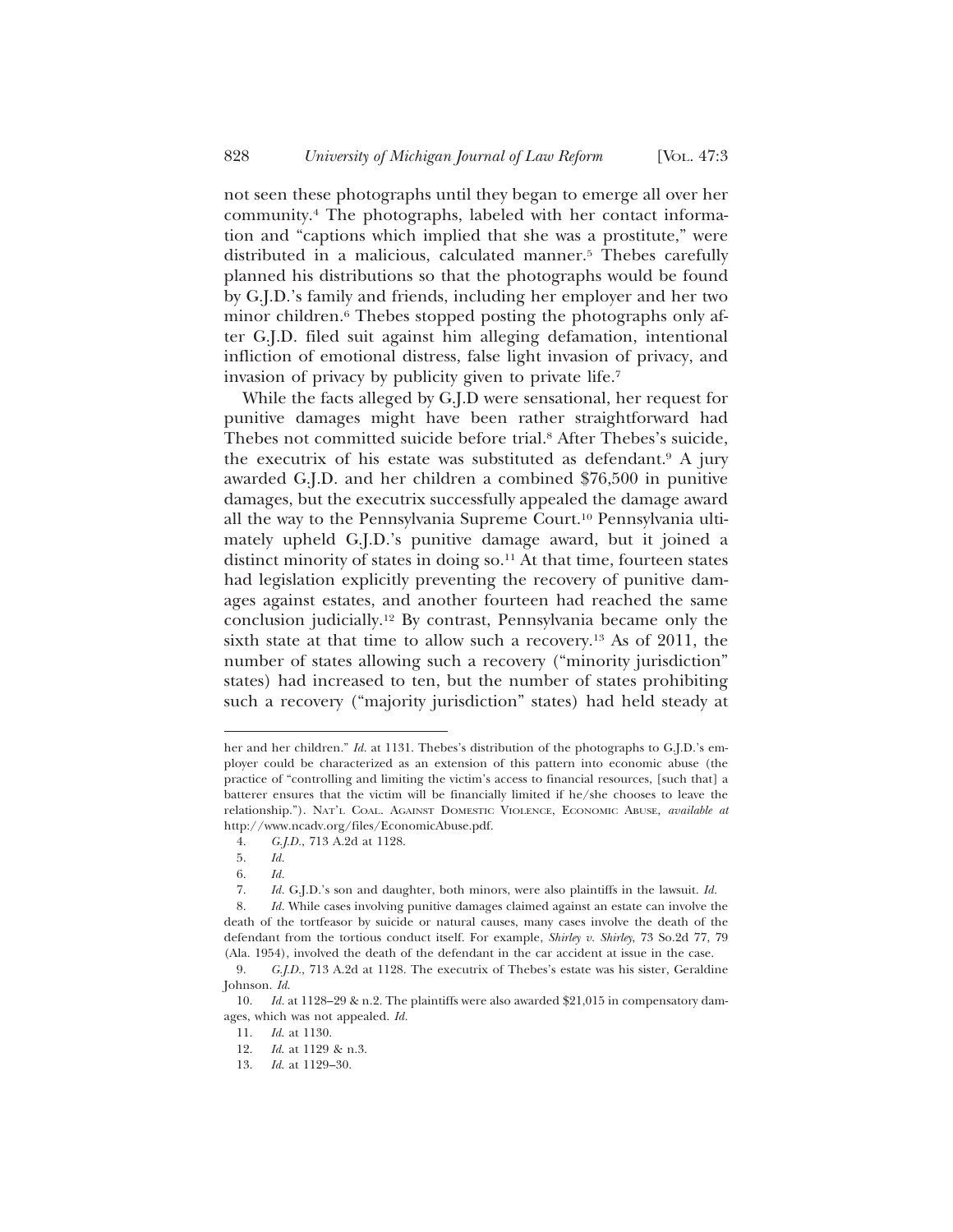twenty-eight,<sup>14</sup> making it difficult to discern any trend toward either outcome.15

Michigan has not officially adopted a position on the survival of punitive damages, but there is only one solution that is fully consistent with its laws in other areas. This Note argues that Michigan courts must adopt the minority position as a result of the State's broadly-worded survival statute,16 history of allowing the liberal survival of damages, and unique approach to punitive damages. While courts would be obliged to adopt the minority position under the current legal framework, this Note argues that the legislature should act affirmatively in order to make the position of the State absolutely clear.

It is not superfluous to ask the legislature to clarify the issue. First, the divide between jurisdictions regarding the recovery of punitive damages against an estate is not merely a technical one. Rather, it reflects disagreements about principles that reach the very heart of tort law: the goals of damage awards in general, the effectiveness and relative importance of deterrence, and the meaning of compensation.17 Michigan's stance on this issue has the potential to either illuminate or hopelessly confuse the State's position on central issues of tort jurisprudence. Second, the issue is likely to create confusion in the lower courts. Because the proper position for Michigan largely depends on factors unique to the state, it would be easy for some courts to be led astray by the logic of the majority position, which might well lay out the best solution for other states. Furthermore, any inconsistency in the lower courts has the potential to damage their perceived legitimacy. Punitive damage awards can be extremely large.18 If neighboring courts disagree on whether such damages could survive the death of a defendant, an extraordinary sum of money might hinge on the town that a plaintiff happened to live in or the judge that a plaintiff happened to be assigned. This has the potential to create a sense of perceived

<sup>14.</sup> This count includes the District of Columbia. *See infra* note 15.

<sup>15.</sup> *See* Timothy R. Robicheaux & Brian R. Bornstein, *Punished, Dead or Alive: Empirical Perspectives on Awarding Punitive Damages Against Deceased Defendants*, 16 PSYCHOLOGY, PUB. POL'Y, AND L. 393 (2010); *see also G.J.D.*, 713 A.2d at 1129. See the Appendix for a complete description of this Note's categorization of jurisdictions adopting the majority and minority approaches.

<sup>16.</sup> MICH. COMP. LAWS § 600.2921 (2004).

<sup>17.</sup> *See infra* Part I.A–B.

<sup>18.</sup> *See* Thomas B. Colby, *Clearing the Smoke From* Phillip Morris v. Williams*: the Past, Present, and Future of Punitive Damages*, 118 YALE L.J. 392, 397–400 (2008) (explaining that multimillion-dollar punitive damage awards were "commonplace" before Phillip Morris v. Williams, 549 U.S. 346 (2007), but that such extremely large awards may be less common now).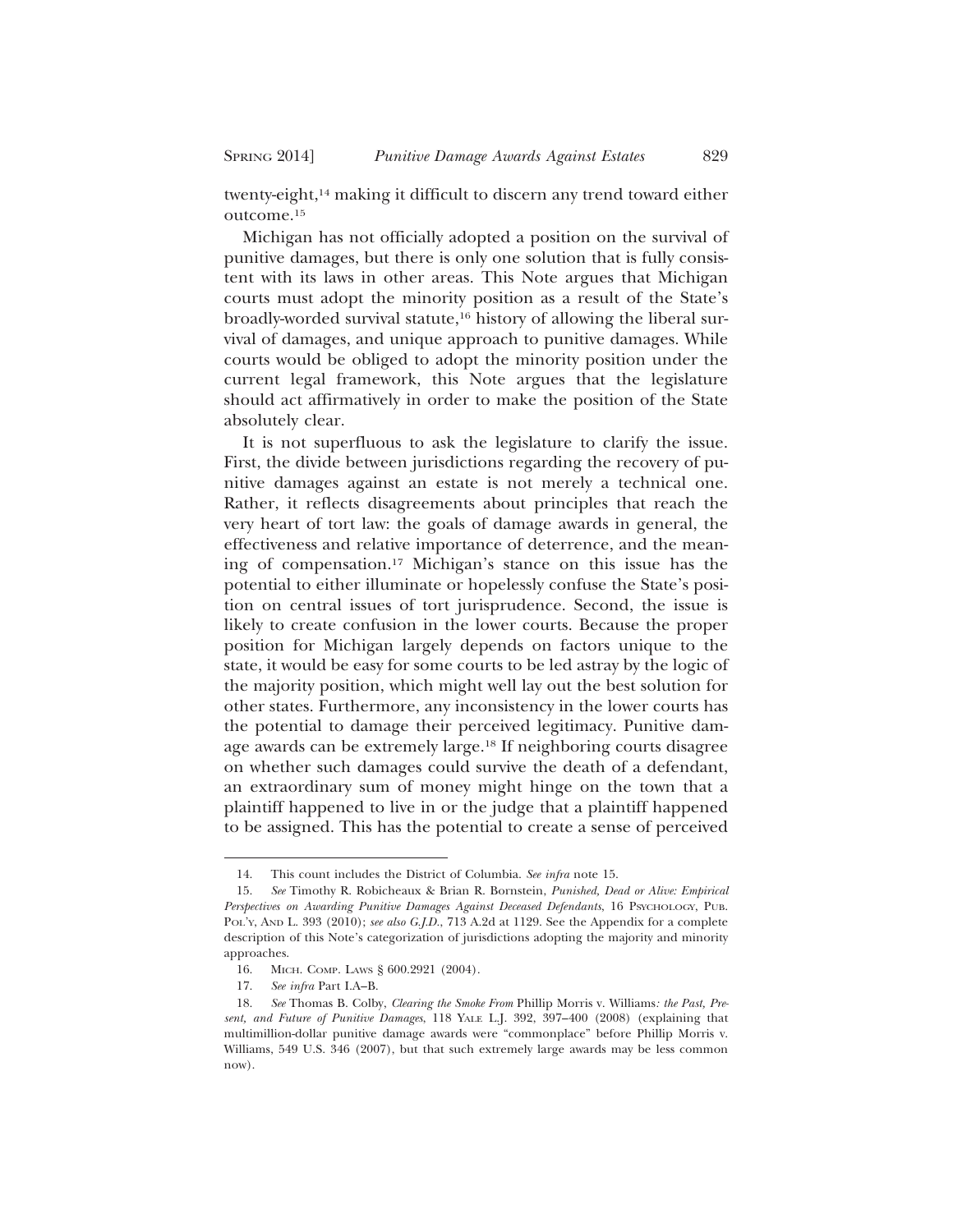injustice. By making the state's position on the topic absolutely clear, the Michigan legislature can avoid such problematic inconsistencies and, more importantly, ensure that all future decisions on the subject are consistent with Michigan's unique laws and history.

Part I begins by exploring the decisions of other states. It shows that majority-jurisdiction and minority-jurisdiction states differ primarily in their perception of the purposes and effectiveness of punitive damages. Part II first explains Michigan's unique viewpoint on the justification of punitive damages. In particular, it notes that Michigan disfavors traditional "punitive" damages but, in many of the situations in which other states award punitive damages, instead awards compensatory "exemplary damages." Part II then discusses Michigan's broadly worded survival statute and its history of allowing causes of action to survive the death of a defendant unchanged. Part III argues that Michigan's unique approach to punitive damages shows that the minority position is not only sound policy, but that Michigan's survival statute actually requires its adoption. This Note concludes that, although there is a legitimate national debate regarding punitive damage awards against estates, such a policy debate is more appropriately held in the legislature than in the courts, and that Michigan's legislature should adopt the minority position.

#### I. THE SURVIVAL OF PUNITIVE DAMAGES IN OTHER STATES

Majority-jurisdiction and minority-jurisdiction states differ primarily in the way they characterize the purposes of punitive damages. Majority-jurisdiction states tend to emphasize the importance of punishment. To the extent that they view deterrence as an important goal of punitive damages, they view punitive damages against an estate as ineffective at deterring similarly-situated, living tortfeasors.19 Minority-jurisdiction states, on the other hand, tend to view deterrence as a central goal of tort awards and believe that punitive damages against estates are effective in furthering that goal.20

<sup>19.</sup> *See infra* Part I.A.

<sup>20.</sup> *See infra* Part I.B and notes 30–39.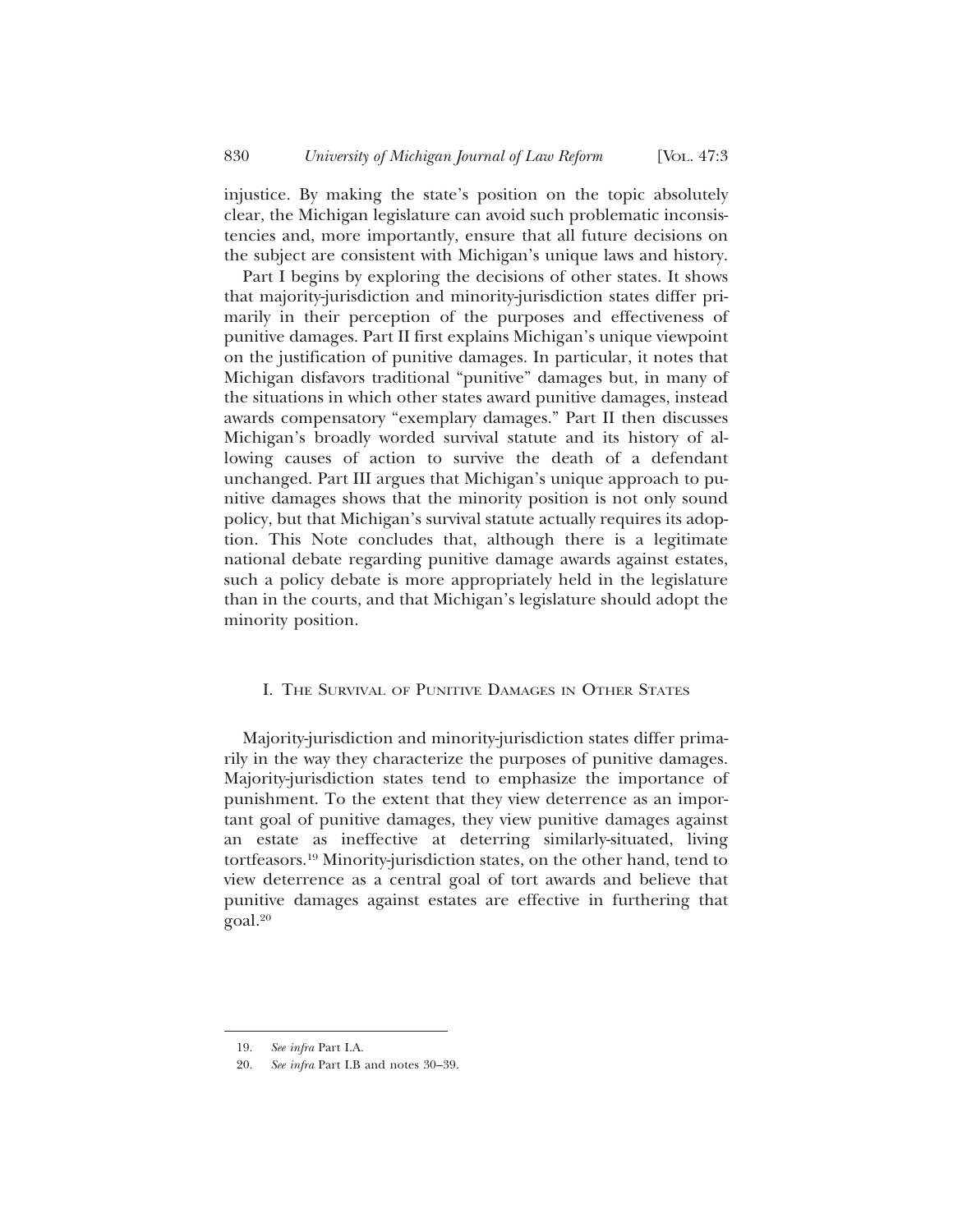#### *A. Majority-Jurisdiction Reasoning*

Majority-jurisdiction states generally view punishment as one of the most important goals of awarding punitive damages.<sup>21</sup> If the offender is dead, further earthly punishment is impossible, and punitive damages are not warranted. The Mississippi Supreme Court eloquently summarized this perspective:

Our statutes have modified the common law to the extent of permitting a recovery against the representative of the deceased wrong-doer to an amount sufficient to compensate for the actual damage sustained by the injured party; but the realm of the dead is not invaded, and punishment visited upon the dead.<sup>22</sup>

Not only is it impossible to punish the dead, but allowing even a pecuniary punishment to fall upon the innocent may be contrary to the underlying goals of punishment.23 Under a retributive theory of punishment, levying punitive damages against innocent parties is inherently disturbing.<sup>24</sup> As much as the law might want to reach into the grave, punishing the estate of a dead man cannot "balance the scales," or satisfy our sense that those who have committed moral wrongs should be punished. Even the appearance of having punished the wrong party could be harmful to the perceived legitimacy of a state's courts. Taken far enough, such perceived illegitimacy could dilute the social or moral force of court decisions.

Majority-jurisdiction states are also quick to point out that punishment is closely linked to deterrence, another central goal of

<sup>21.</sup> Kraft Power Corp. v. Merrill, 981 N.E.2d 671, 684–85 (Mass. 2013); Lohr v. Byrd, 522 So. 2d 845, 847 (Fla. 1988); Thompson v. Estate of Petroff, 319 N.W.2d 400, 408 (Minn. 1982); Braun v. Moreno, 466 P.2d 60, 62–63 (Ariz. Ct. App. 1970).

<sup>22.</sup> Hewllette v. George, 9 So. 885, 887 (Miss. 1891), *overruled by* Glaskox *ex rel.* Denton v. Glaskox, 614 So. 2d 906 (Miss. 1992).

<sup>23.</sup> *Cf*. Doe v. Colligan, 753 P.2d 144, 145 (Alaska 1988) ("Several courts take the position that the exemplary purpose of punitive damages is not well served by imposing damages on anyone other than the actual wrongdoer."); Evans v. Gibson, 31 P.2d 389, 395 (Cal. 1934) ("[P]unitive damages by way of example to others should be imposed only on actual wrongdoers.").

<sup>24.</sup> *Cf.* IMMANUEL KANT, THE PHILOSOPHY OF LAW, PART II (W. Hastie trans., T & T Clark 1887) (1796) (explaining Kant's retributivist theories of punishment).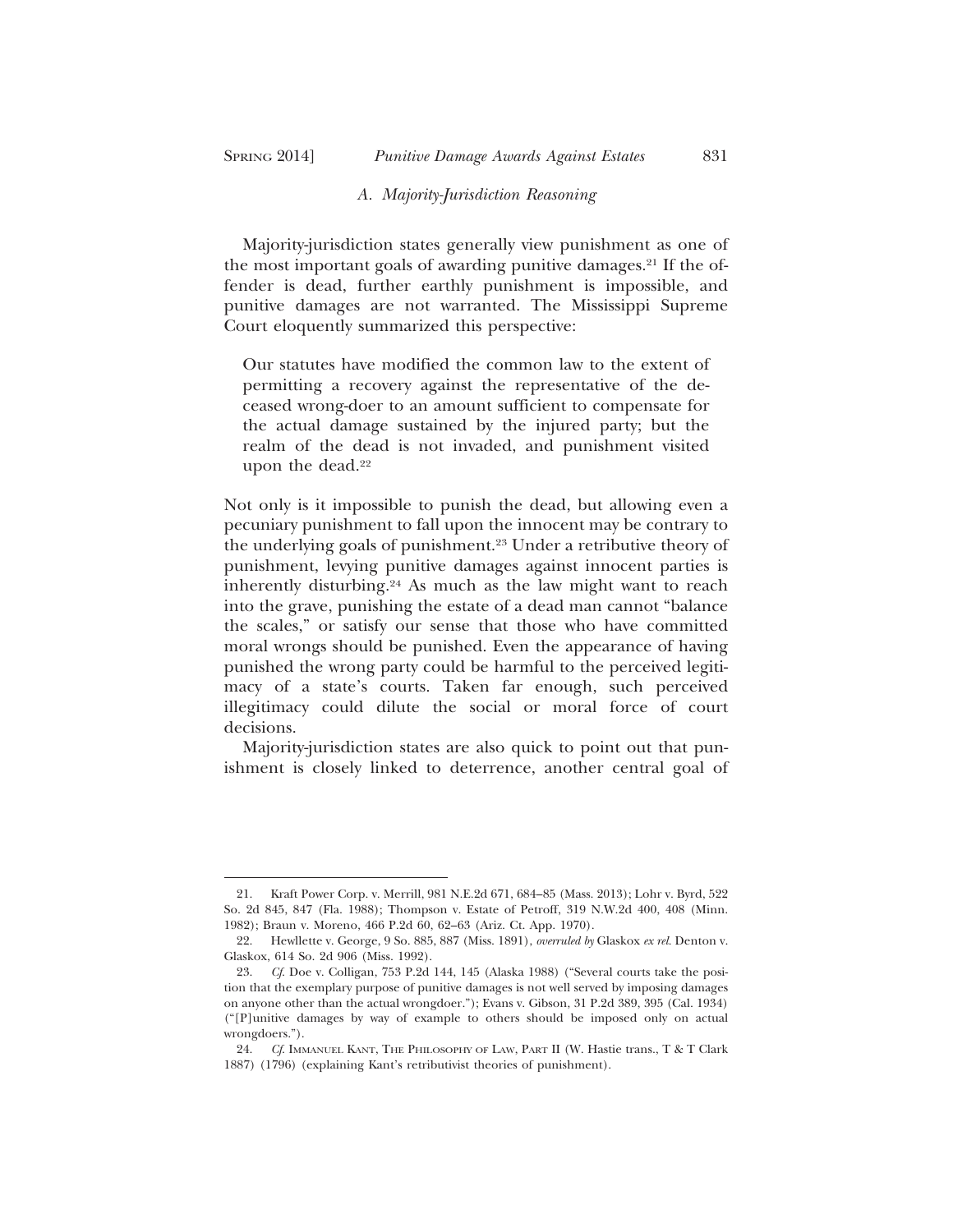punitive damage awards.25 If the defendant is dead, the goal of specifically deterring the wrongdoer is moot.26 Further, if one cannot punish the wrongdoer directly, then even the general deterrent effect of the punishment becomes more speculative.<sup>27</sup> One wonders if men like Thebes, despite their seeming imperviousness to earthly punishment, would be swayed by the prospect that their heirs might be forced to pay additional damages upon their death.

Because punishment and deterrence are two central goals of punitive damage awards,<sup>28</sup> majority jurisdiction states conclude that awarding punitive damages against estates would either be purposeless or serve too attenuated a purpose to justify the imposition.<sup>29</sup>

#### *B. Minority-Jurisdiction Reasoning*

Minority-jurisdiction states—those that allow punitive damages against estates—cite a variety of theoretical and statutory rationales to justify their position. These states are more likely to see general, rather than specific, deterrence as a central goal of tort theory; they are also more likely to believe that punitive damages against an estate could be effective for this purpose.30 In other words, they tend to believe that levying a punitive damage award might deter other, similarly-situated defendants. According to minority-jurisdiction states, this general deterrence justifies punitive damages against estates, even though the specific defendant in question can no longer be deterred.31

In addition to believing that punitive damages continue to have some deterrent value even after a defendant has died, minority-jurisdiction states may also suggest that punitive damages are valuable for other reasons. For example, Arizona has held that punitive damages retain their inherent value as a signal of societal disapproval

<sup>25.</sup> *See, e.g.*, State Farm Mut. Auto. Ins. Co. v. Maidment*,* 761 P.2d 446, 449 (N.M. 1968); *see also* RESTATEMENT (SECOND) OF TORTS § 901 (1979) (listing deterrence as one of the central purposes of tort damages); BLACK'S LAW DICTIONARY 450 (9th Ed. 2009) (defining a deterrent as "[s]omething that impedes; something that prevents").

<sup>26.</sup> *See, e.g.*, Jonathan Woodner Co. v. Breeden, 665 A.2d 929, 940 (D.C. 1995); *Doe*, 753 P.2d at 145–46 (Alaska 1988).

<sup>27.</sup> *State Farm*, 761 P.2d at 449; *see also Woodner*, 665 A.2d at 940.

<sup>28.</sup> RESTATEMENT (SECOND) OF TORTS § 908 (1979).

<sup>29.</sup> *See, e.g.*, *Woodner*, 665 A.2d at 939–40 & n. 16 (noting the views of other jurisdictions).

<sup>30.</sup> *See, e.g.* Penberthy v. Price*,* 666 N.E.2d 352, 355–57 (Ill. App. Ct. 1996); Tillett v. Lippert, 909 P.2d 1158, 1162 (Mont. 1996).

<sup>31.</sup> *See, e.g.*, G.J.D. v. Johnson, 713 A.2d 1127, 1131 (Pa. 1998).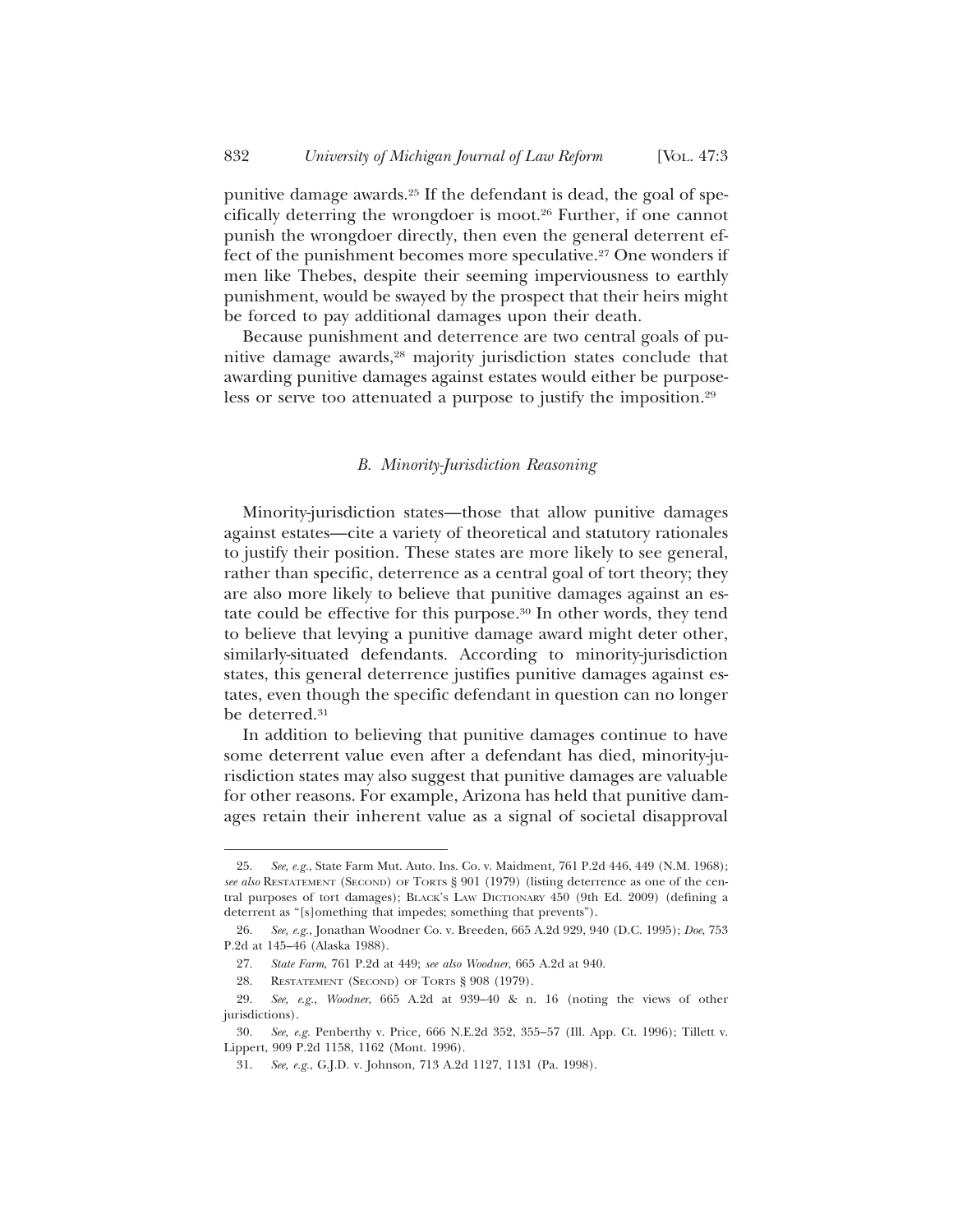even after the defendant has died.32 Other states view such awards as similar to a debt of the estate, rather than as punishment of innocent heirs.33 Finally, some state courts base their decisions not on theoretical concerns but on their interpretation of specific state statutes.34

Courts in the minority believe that the prospect of a punitive damage award against a person's estate may deter him from committing a dangerous tort.<sup>35</sup> While not all minority-jurisdiction states hold that the general deterrent effect of an award against an estate is *equally* effective as an award against the tortfeasor in deterring tortious behavior,<sup>36</sup> many have nonetheless found that it is effective enough to warrant such awards.<sup>37</sup> The threat of a punitive damage award against one's estate may not send the same chill up one's spine as the threat of life after paying a large damage award, but the incremental effect could still be intimidating enough to give one pause. As the court in *Haralson v. Fisher Surveying Inc.* emphasized, "where general deterrence, as here, is a prime factor . . . [the defendant] must recognize that the decision to drive in that condition [of intoxication] may result in placing *everything* on the line, even if solely as a reminder to others so tempted."38 This logic leads to the straightforward conclusion articulated in *Shirley v. Shirley*: if "the purpose is to prevent homicides," then the law should authorize

<sup>32.</sup> Haralson v. Fisher Surveying*,* Inc*.*, 31 P.3d 114, 117 (Ariz. 2001) ("[W]e conclude that there are situations in which it would be appropriate, and perhaps even necessary, to express society's disapproval of outrageous conduct by rendering such an award against the estate of a deceased tortfeasor.") (internal quotation marks omitted).

<sup>33.</sup> *See G.J.D.*, 713 A.2d at 1131.

<sup>34.</sup> *See, e.g.*, *Tillett*, 909 P.2d at 1162 (interpreting MONT. CODE ANN. § 27-1-220, which allowed "punitive damages for the sake of example" as allowing punitive damages against an estate). The persuasiveness of any reasoning based on state statutory authority is obviously limited outside the state in question. Nonetheless, the arguments are worth noting in light of Michigan's unique statutory backdrop, discussed in detail in Part II, *infra*.

<sup>35.</sup> *See, e.g.*, *Haralson*, 31 P.3d at 117–18; *G.J.D.*, 713 A.2d at 1131; Shirley v. Shirley, 73 So.2d 77, 85 (Ala. 1954).

<sup>36.</sup> The court in *G.J.D.* took the more extreme view that "the deterrent effect on the conduct of others is no more speculative in [cases where the tortfeasor has died] than in those cases where the tortfeasor is alive." 713 A.2d at 1131.

<sup>37.</sup> *See, e.g.*, Penberthy v. Price*,* 666 N.E.2d 352, 356–57 (Ill. App. Ct. 1996) (authorizing punitive damages against an estate for the sake of example to others similarly situated); *Tillet*, 909 P.2d at 1162.

<sup>38.</sup> *Haralson*, 31 P.3d at 120 (Jones, Vice C.J., specially concurring) (emphasis added). Vice Chief Justice Jones's opinion is also useful in that it points out the apparent inconsistency in refusing to award punitive damages against an estate given that, "had [the defendant] survived the crash with full, permanent mental disability, he would be 'alive' but unable to function." *Id*. If specific deterrence and punishment were the *only* factors motivating punitive damage awards, such a result would be absurd.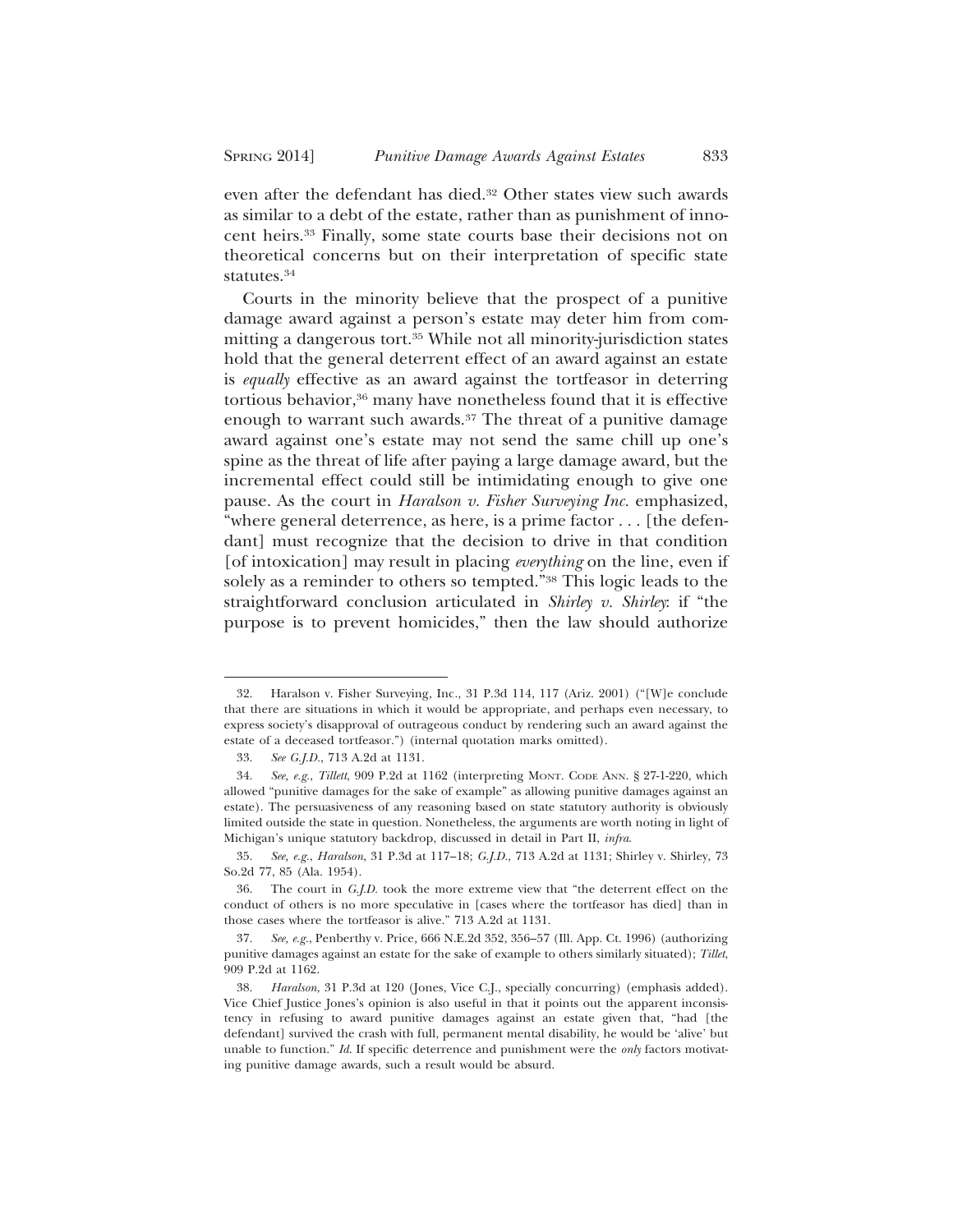"the fixation of a sum which will have a tendency to prevent such homicides."39

Just as punitive damage awards against a living defendant may have value apart from deterrence, at least one state has argued that there may be inherent worth in awards against the deceased.40 In *Haralson*, the Arizona Supreme Court held that punitive damages in that state exist not only to punish the defendant but also to "express society's disapproval of outrageous conduct."<sup>41</sup> The court listed "terrorist attacks or bombings, mass murders, and serial killings" as examples of situations where "the assets of those who perpetrate such atrocities and then die" should not be protected. $42$  Thus, expressing societal disapproval and reinforcing social norms could have inherent symbolic value even when the deterrent effect is unclear.

In addition to arguing that punitive damage awards against estates have value by making an example of the dead, some minorityjurisdiction states also argue that such awards do not punish the living. These courts point out that, because the assets of the deceased will be encumbered by an award, the innocence of the tortfeasor's heirs is irrelevant.43 From this perspective, punitive damages function as a debt to an involuntary creditor.<sup>44</sup> Allowing a tort victim to collect punitive damages against an estate is no more problematic than permitting voluntary creditors to collect fully against the estate, and no more unjust in its effects on the decedent's heirs.45 As the Arizona Supreme Court noted in *Haralson*,

<sup>39.</sup> *Shirley*, 73 So.2d at 85.

<sup>40.</sup> *Haralson*, 31 P.3d at 117. This deontological assertion of the worthiness of setting an example closely parallels the desire for punishing living defendants in much the same way that the consequentialist argument in favor of general deterrence parallels the role of specific deterrence.

<sup>41.</sup> *Id*. (quoting Hawkins v. Allstate Ins. Co., 733 P.2d 1073, 1080 (Ariz. 1987)).

<sup>42.</sup> *Id.* at 117. That particular case, however, involved an intoxicated driver, suggesting that the court contemplated awards in less extreme cases.

<sup>43.</sup> *See Haralson*, 31 P.3d at 118; *see also*, G.J.D. v. Johnson, 713 A.2d 1127, 1131 (Pa. 1998) ("To allow a tortfeasor's estate to escape payment of punitive damages would be comparable to the injustice of allowing a defendant to transfer his wealth to his prospective heirs and beneficiaries prior to the trial of a case in which punitive damages are sought against him.")<br> $44.$ 

This is consistent with the general practice of referring to tort victims as "involuntary" creditors," *see, e.g.*, Lynn M. LoPucki, *The Unsecured Creditor's Bargain*, 80 VA. L. REV. 1887, 1895 n.36 (1994), and with the treatment of punitive damages as a form of debt when an action is brought against an "innocent" successor corporation after a merger. *See, e.g.*, Joel Slawotsky, *The Impropriety of Levying Punitive Damages on Innocent Successor Corporations*, 38 DUQ. L. REV. 49, 52 n.28 (1999). In both cases, treating the tort victim as an involuntary creditor suggests that the victim should be allowed to recover against the defendant's assets, even if those assets would otherwise be transferred to an innocent party. *But cf. id.* (arguing that punitive damages should not be levied against innocent successor corporations).

<sup>45.</sup> *G*.*J.D.*, 713 A.2d at 1131.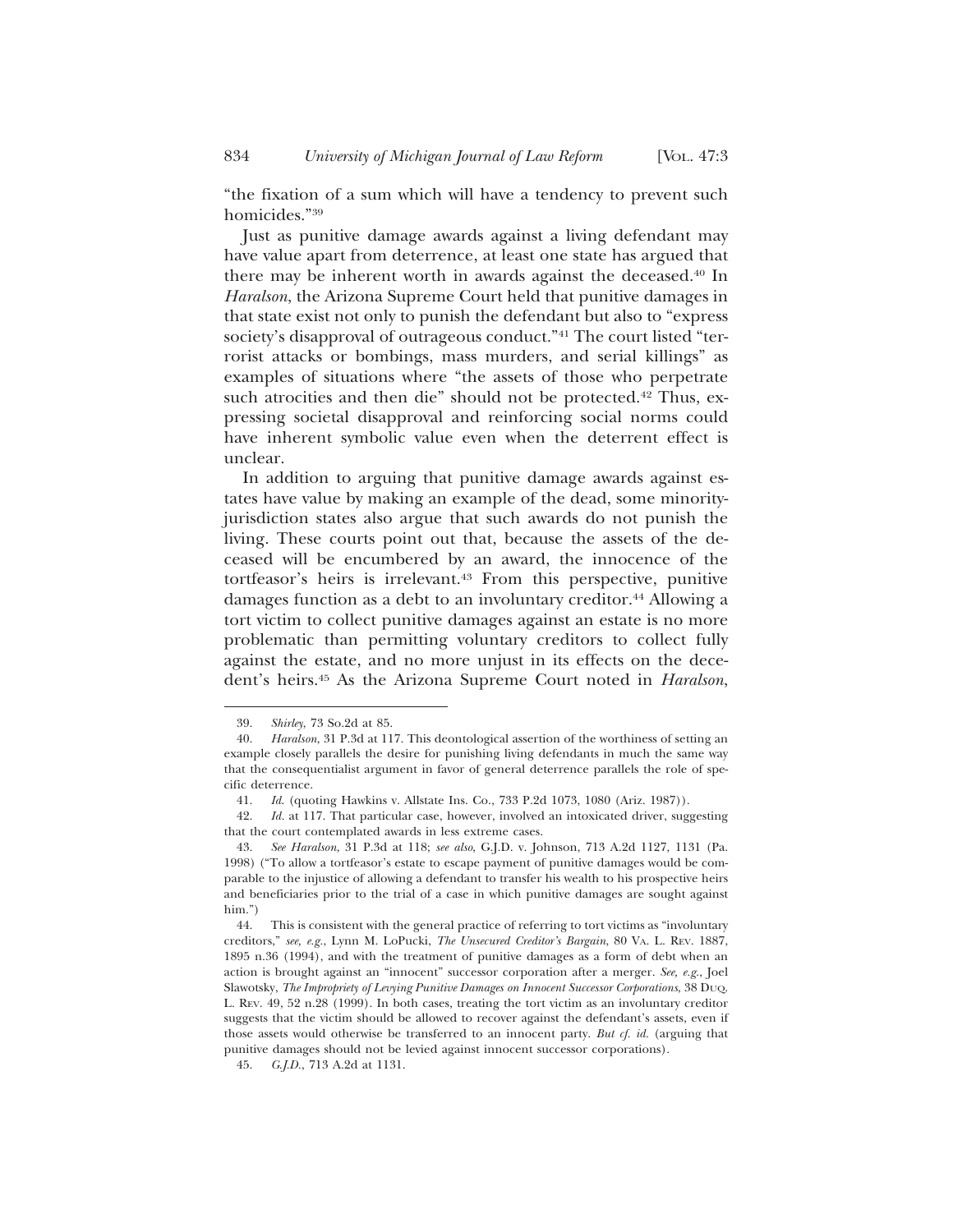"The tortfeasor's estate is entitled only to what the law affords nothing more. Whatever the heirs may hope to inherit is generally contingent upon the obligations incurred by the deceased during his or her lifetime."46 To the extent that this fear of harming "innocent" heirs is part and parcel of a larger fear of unjust awards, the jury, if properly instructed on the death of the defendant, should act as a check on improper awards, just as it does with living defendants.47

Finally, some minority-jurisdiction courts draw on their own states' survival statutes to determine whether or not punitive damages are properly awarded against estates. The conclusions that courts have drawn from these statutes are as diverse as the statutes themselves. Illinois interpreted its survival statute to allow the continuation of punitive damage actions against estates based on statutory claims or certain equitable circumstances but not on common law.48 Montana interpreted its statutes regarding punitive damages and the survival of actions to allow punitive damages to survive the death of the tortfeasor in all cases.<sup>49</sup> Arizona, on the other hand, used its *lack* of a statute to conclude that there was no reason to believe that punitive damages should be extinguished by the death of a tortfeasor.50 While the interpretations of these particular statutes shed little light on the issue of punitive damages more generally, they give good reason to believe that Michigan's survival statute, in conjunction with its established stance on punitive damages, would be paramount in finding a solution suited to the state.

#### II. PUNITIVE DAMAGES AND MICHIGAN'S SURVIVAL STATUTE

Michigan law regarding punitive damages is unique in two relevant respects. First, while Michigan courts have historically upheld

<sup>46.</sup> *Haralson*, 31 P.3d at 118.

<sup>47.</sup> *G.J.D.*, 713 A.2d at 1131; *Haralson*, 31 P.3d at 119. For an empirical study of the effect of defendant death on jury awards, see generally Robicheaux & Bornstein, *supra* note 15, at 415. The study found that the injury or death of a defendant did not significantly affect the level of punitive damages awarded by mock juries. *Id.* This could mean that juries are unresponsive to instructions on the death of a defendant or fail to understand the differences between specific and general deterrence. Alternatively, it could simply mean that juries place a high value on general deterrence rather than on specific deterrence, in which case awarding punitive damages after the death of a defendant would simply be more in line with the typical citizen's values. Note also that the respect for juries in American jurisprudence may be based on other values than their effectiveness as an empirical matter.

<sup>48.</sup> *See, e.g.*, Penberthy v. Price*,* 666 N.E.2d 352, 355 (Ill. App. Ct. 1996).

<sup>49.</sup> Montana has an extremely liberal punitive damages statute. *See* Tillet v. Lippert, 909 P.2d 1158, 1162 (Mont. 1996).

<sup>50.</sup> *Haralson*, 31 P.3d at 118.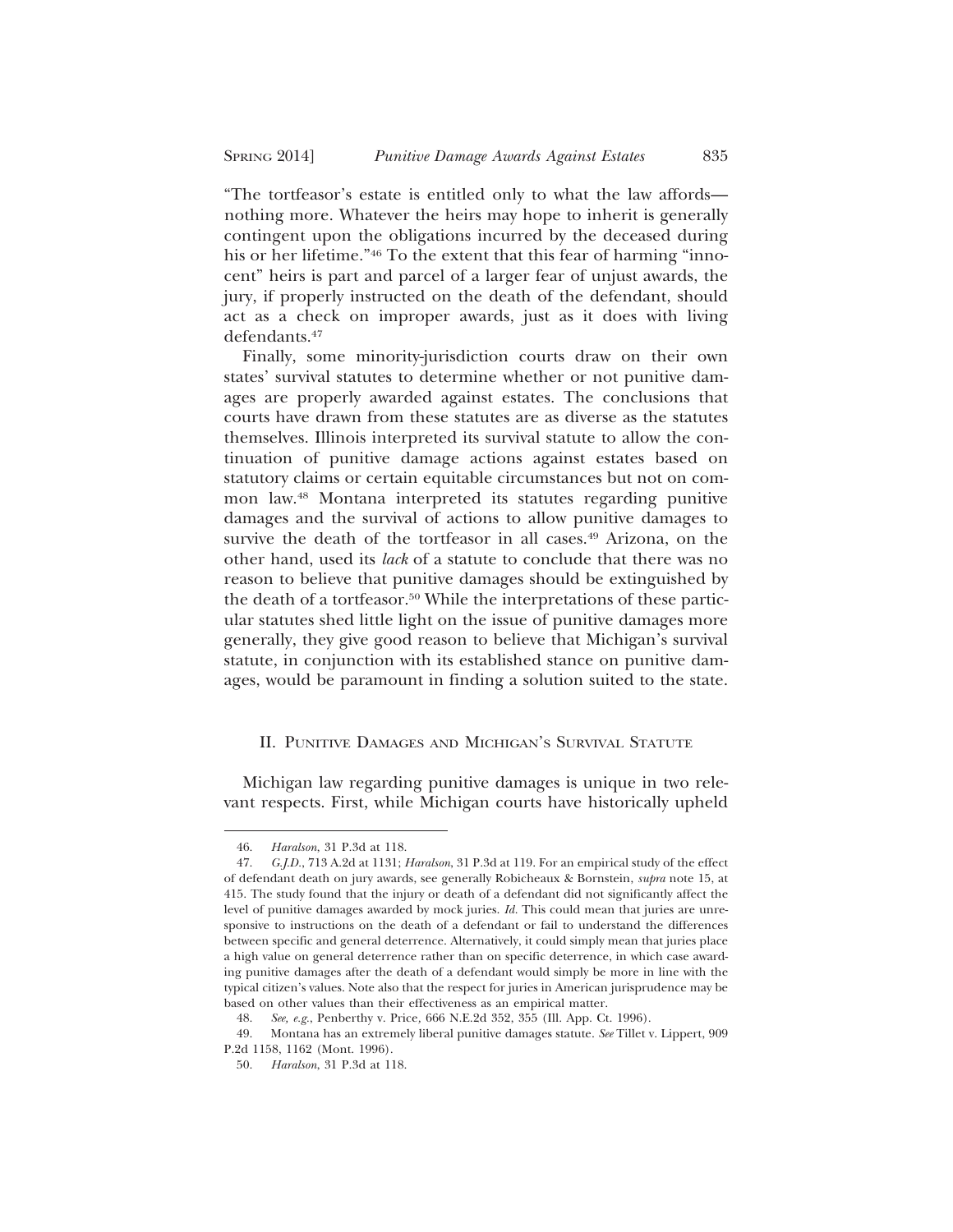awards of "punitive" or, more commonly, "exemplary" damages in a manner functionally equivalent to other states' punitive damages, the Michigan Supreme Court has held that such damages must be compensatory in nature.51 Second, the survival of causes of action in Michigan has historically been determined by a relatively liberal survival statute, rather than by the common law.<sup>52</sup> Any argument about the possible survival of exemplary damages must account for this history. The majority-jurisdiction solution therefore appears entirely ill-suited to Michigan law.53

#### *A. Exemplary Damages in Michigan*

In most states, punitive damages are understood to be "damages, other than compensatory or nominal damages, awarded against a person to punish him for his outrageous conduct and to deter him and others like him from similar conduct in the future."54 While there is debate about both the degree to which punitive damages are designed to punish rather than deter and under what conditions such damages have maximum deterrent effect, most states accept that deterrence and punishment are the general goals of punitive damages.55

Michigan courts award nominally "punitive" damages only when expressly authorized by statute<sup>56</sup> and almost never in the sense used by the Restatement and majority-jurisdiction states. That is, Michigan disfavors damage awards explicitly designed to punish.57

<sup>51.</sup> *See infra* Part II.A. Michigan sometimes labels these damages as "punitive," despite noting that they are not punitive in nature. Unless otherwise specified, this Note will use the term "exemplary damages" to refer to punitive damages as they are understood in Michigan case law, regardless of how they are labeled, and "punitive damages" to refer to punitive damages as they are commonly understood.

<sup>52.</sup> *See infra* Part II.B.

<sup>53.</sup> *See infra* Part IV.

<sup>54.</sup> RESTATEMENT (SECOND) OF TORTS § 908 (1979). The rationale adopted by the Restatement reflects the doctrine in many states. For more information on majority-jurisdiction states adopting this rationale, see *infra* Part IV, which contrasts majority-jurisdiction supreme court cases adopting this rationale with the law of Michigan.

<sup>55.</sup> For a sampling of the views of state courts, see *supra* Part I. For a useful discussion of the purposes of punitive damages from a more scholarly standpoint, see, for example, Keith N. Hylton, *Punitive Damages and the Economic Theory of Penalties*, 87 GEO. L.J. 421, 421–22 (1998) (discussing the debate regarding whether punitive damages should aim for "complete deterrence" by eliminating the morally disfavored gain of the average offender, or "optimal deterrence," forcing the defendant to internalize the costs of his action only to the degree that doing so benefits society at large).

<sup>56.</sup> Gilbert v. DaimlerChrysler Corp., 685 N.W.2d 391, 400 (Mich. 2004).

<sup>57.</sup> LORI S. NUGENT & ROBERT W. HAMMESFAHR, PUNITIVE DAMAGES: A STATE-BY-STATE GUIDE TO LAW AND PRACTICE § 7:50 (2011 ed.).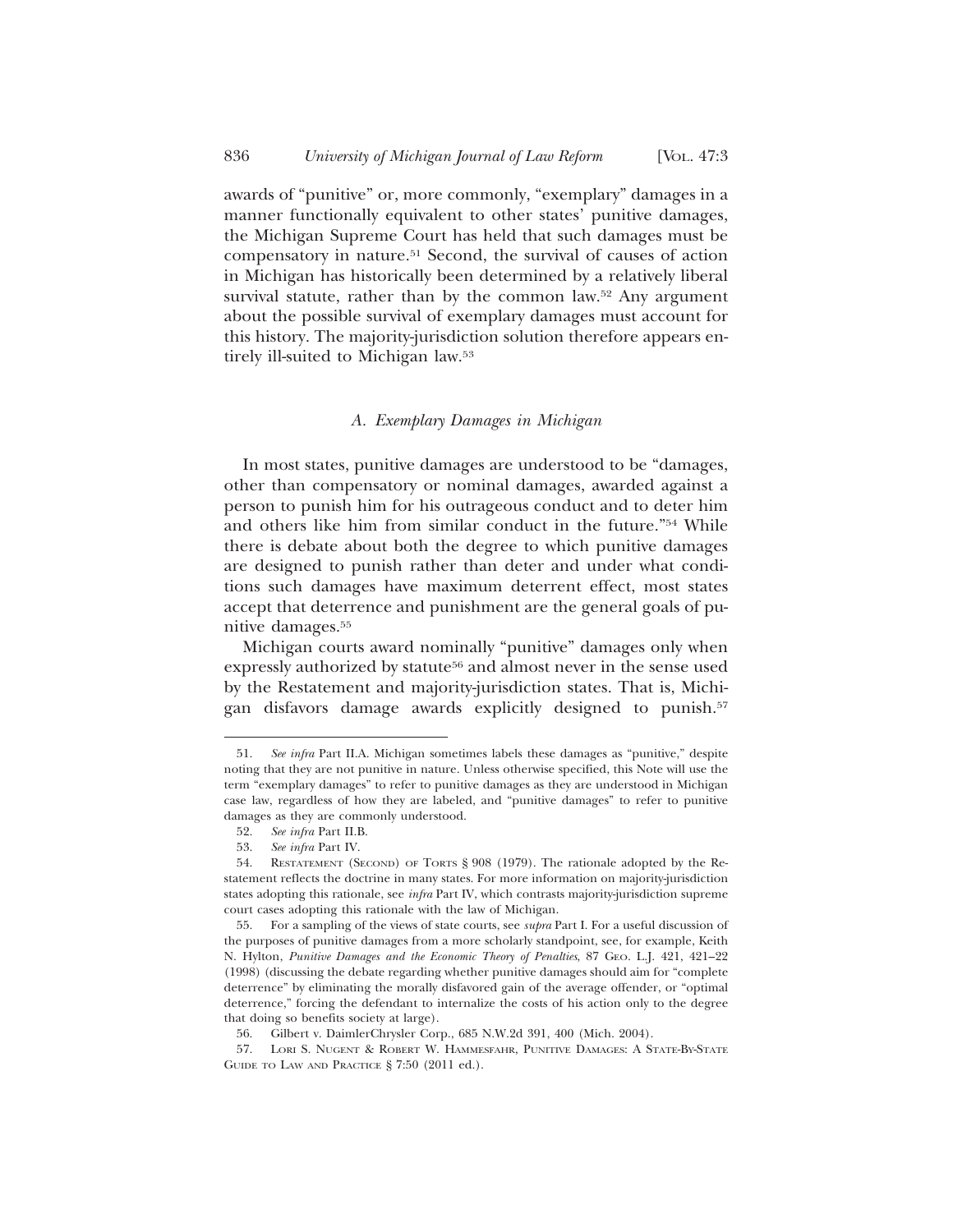However, "exemplary" damages, which are purportedly compensatory in nature, are available in many of the same situations in which other states award punitive damages.58 Rather than aiming to punish or deter the defendant, however, exemplary damages in Michigan instead compensate the plaintiff for the increased injury to his or her feelings caused by malicious, willful, and wanton conduct.59 As Justice Wiest famously illustrated in *Wise v. Daniel*:

If a cow kicks a man in the face the consequent physical hurt may equal that from a kick in the face with a hob-nailed boot, but the 'cussedness' of the cow raises no sense of outrage, while the malicious motive back of the boot kick adds materially to the victim's sense of outrage. If a man employs spite and venom in administering a physical hurt, he must not expect his maliciousness to escape consideration when he is cast to make compensation for his wrong.<sup>60</sup>

Justice Wiest might have said, in plainer terms, simply that context matters when calculating how to compensate an injured person. A farm employee who gets kicked while milking cows might be embarrassed, and might even require stitches, but he would not have his view of the world or his place within it fundamentally shaken. Someone who is pushed to the ground in a public square and has her face stomped on, however, would face an injury far greater than the number of stitches required. She might feel humiliated, outraged, and helpless. Her sense of security in the world might be deeply shaken. Even if she faced exactly the same physical injury as the farm employee, she would face additional psychological damage which is not readily measurable.

In Michigan, actual damages compensate for the sort of injuries that may as well have been caused by the kick of a cow, while exemplary damages compensate the plaintiff for the "incremental injury to feelings attributable to the sense of indignation and outrage" that might reasonably accompany a particularly outrageous or malicious attack.61 For this reason, both actual damages and exemplary damages may be awarded without being duplicative.<sup>62</sup>

<sup>58.</sup> *Id.*; *see also, e.g.,* Peisner v. Detroit Free Press, Inc*.*, 364 N.W.2d 600, 601 (Mich. 1984); 7 MICHIGAN CIVIL JURISPRUDENCE *Damages* §§ 161–62 (2009).

<sup>59. 7</sup> MICHIGAN CIVIL JURISPRUDENCE *Damages* §§ 161–62 (2009).

<sup>60.</sup> Wise v. Daniel, 190 N.W. 746, 747 (Mich. 1922).

<sup>61.</sup> *Id.*

<sup>62.</sup> *Id.* Some cases have held that exemplary damages are inappropriate in situations where the extent of the injury is capable of exact calculation. 7 MICHIGAN CIVIL JURISPRU-DENCE *Damages* § 162 (2009). This might provide an alternative ground for distinguishing between actual damages, awarded where the injury to a plaintiffs feelings is calculable, and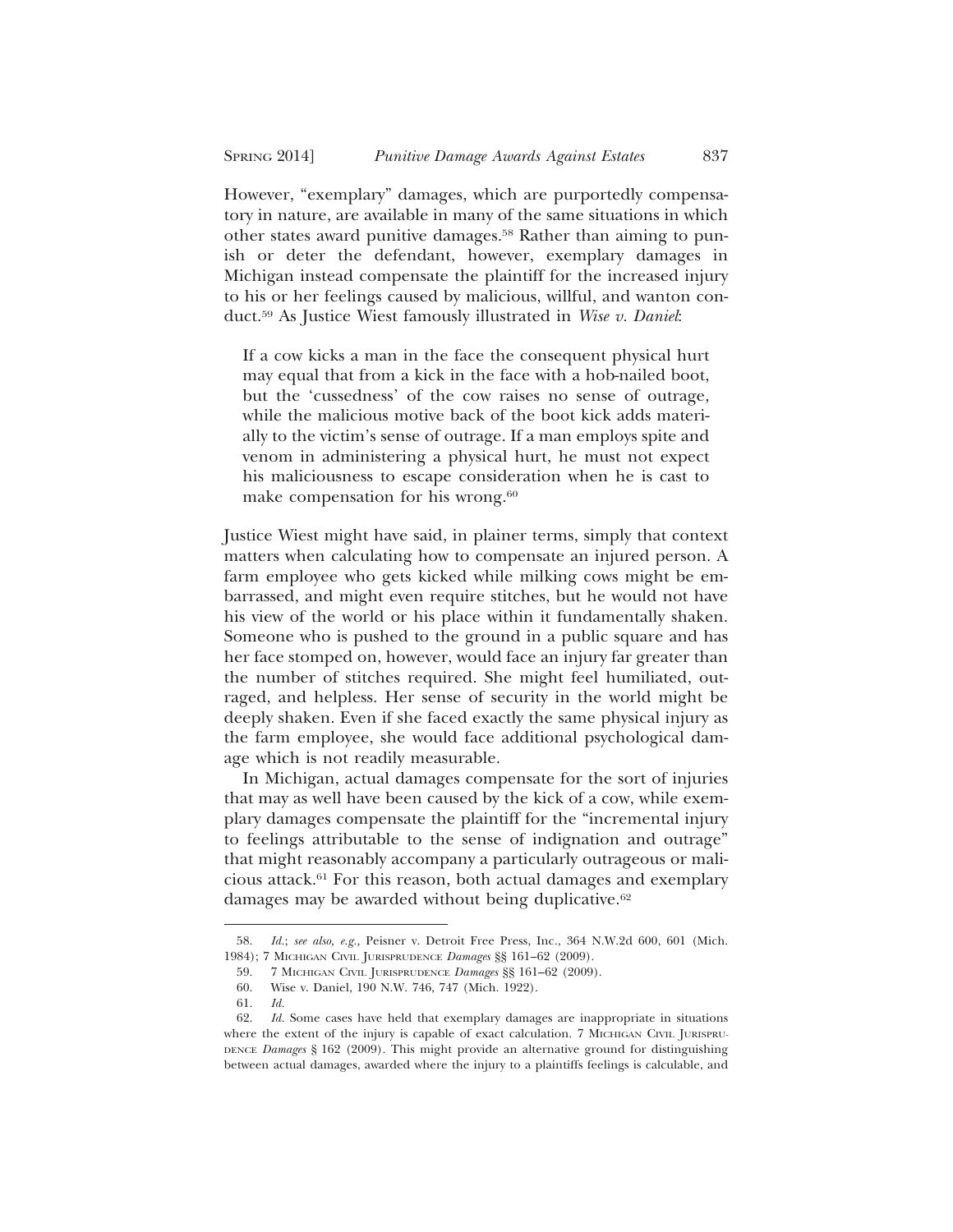Michigan therefore awards exemplary damages much like other states award punitive damages. That is, Michigan awards such damages only in cases in which the defendant has acted in a particularly reprehensible manner and gives the jury considerable latitude in assessing these recondite damages.63 Unlike other states, however, Michigan views these damages not as *punishment* to the defendant, but rather as *additional compensation* to the plaintiff for the incremental increase in injury caused by intentional, egregious conduct. For example, one might imagine that G.J.D. and her children would suffer humiliation and outrage beyond that normally attributed to the distribution of such a photograph due to the egregious nature of the *malicious* distribution of secret photographs with the intent of shocking the children.<sup>64</sup>

While Michigan's unique approach to exemplary damages does not fit neatly into either the minority-jurisdiction or majority-jurisdiction framework, it seems most logically consistent with the former.65 If Michigan truly views exemplary damages as a form of compensation, rather than punishment, it seems illogical to tie such damages to the life of the defendant. Even if the Michigan Supreme Court decides to deviate from its traditional approach to exemplary damages on practical grounds, it will have to operate within (or give good reason for deviating from) the framework created by Justice Wiest.

#### *B. Michigan's Survival Statute and Wrongful Death Act*

Just as Michigan's approach to exemplary damages differs from other states' views of punitive damages, so too does its approach to the survival of damages and causes of action following the death of either party. The Michigan Survival Statute, Michigan Compiled Laws (MCL) section 600.2921, is a short yet sweeping statement that "[a]ll actions and claims survive death."66 Michigan courts have made clear that this provision applies both to the death of the

exemplary damages for feelings of "rage" or "humiliation," which may not be readily quantified.

<sup>63.</sup> *See* NUGENT & HAMMESFAHR, *supra* note 57.

<sup>64.</sup> *See* G.J.D. v. Johnson, 713 A.2d 1127, 1128 (Pa. 1998); discussion *supra* Part I. Note that, in Michigan, G.J.D. and her children might have been awarded both damages for the emotional damages that would naturally follow from the distribution of such a photograph, as well as exemplary damages for the additional injury caused by the egregious nature of the intentional distribution and pattern of abuse.

<sup>65.</sup> This argument will be discussed further *infra* Part IV.

<sup>66.</sup> Mich. Comp. Laws § 600.2921 (2004).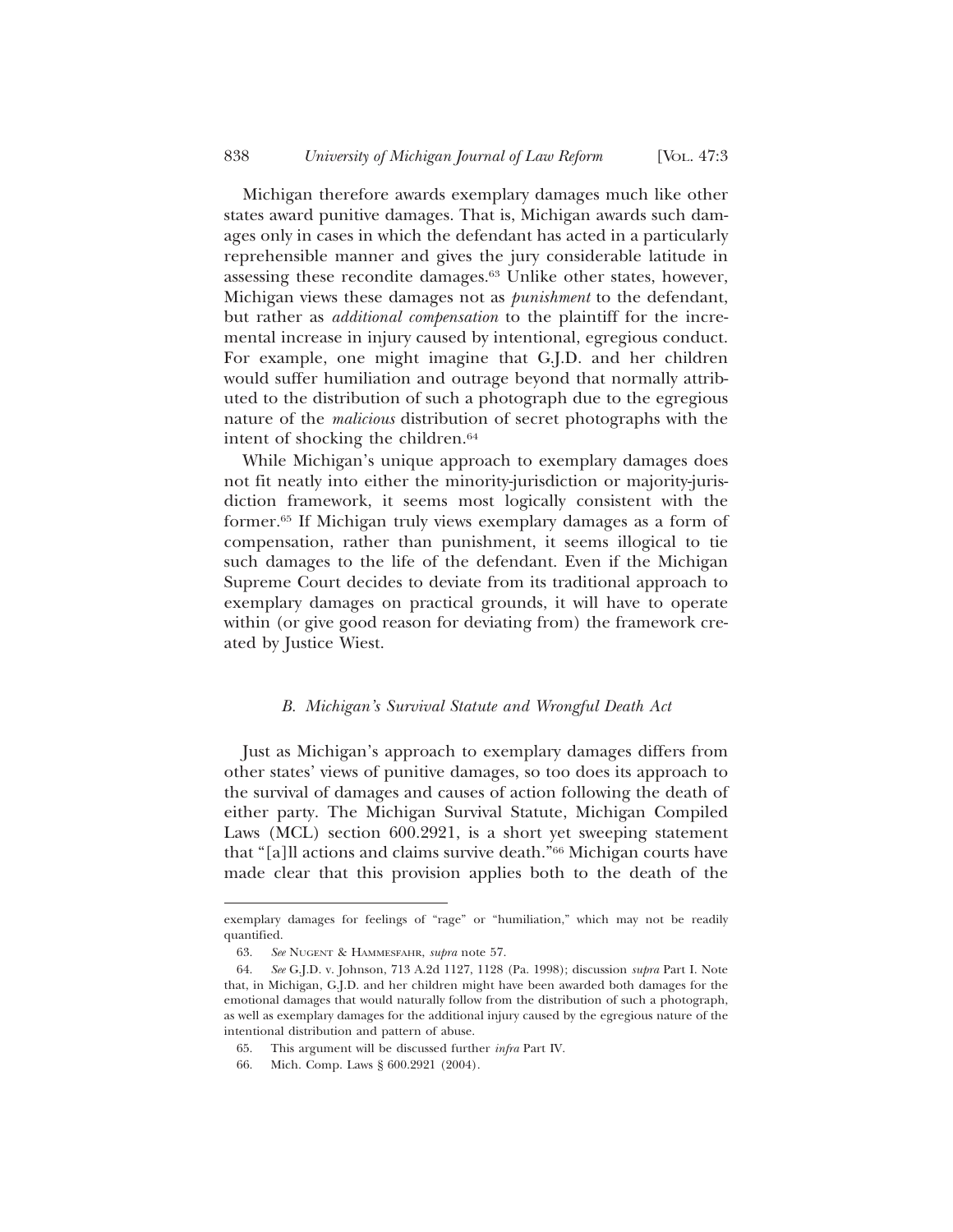plaintiff and to the death of the defendant.<sup>67</sup> The Survival Statute is often read in conjunction with Michigan's Wrongful Death Act, MCL section 600.2922, which elaborates on damages in the case of the death of the plaintiff.68

Because no sections of the code separate these two distinct provisions, case law surrounding the statute can easily be misread. While MCL sections 600.2921 and 600.2922 speak explicitly to the award of appropriate damages in the event of the death of the *plaintiff*, both sections are entirely silent as to the award of damages following the death of the *defendant*. Nonetheless, case law interpreting the Survival Statute, which applies to the death of either party, frequently involves the interpretation of both the Survival Statute and the Wrongful Death Act.69 For this reason, understanding the Wrongful Death Act may help to elucidate the meaning of the Survival Statute.

Michigan designed and amended both statutes to abrogate a significant body of common law, and the statutory history supports a broad reading of the statute's purpose.70 Under the common law, all causes of action were extinguished at the death of either party.71 In the early nineteenth century, Michigan's legislature passed two separate statutes to address the survival of actions upon a party's death.72 The first, the Wrongful Death Act (WDA) provided a cause of action in the limited set of circumstances where a plaintiff was killed by a defendant's tortious conduct.<sup>73</sup> The Survival Statute, in contrast, did not create a new cause of action but instead preserved certain actions beyond the death of one of the parties.74 The result

<sup>67.</sup> The death of the defendant does not bar recovery, and actions can proceed against the representatives of the estate. 1A MICH. PLEADING & PRACTICE § 12:6 (2d ed. 2006); MICH. CT. R. 2.202(A) (providing for the substitution of parties in the event of the death of either party).

<sup>68.</sup> MICH. COMP. LAWS § 600.2922 (2004).

<sup>69.</sup> *See* Mich. Comp. Laws § 600.2921 (2004) (referring to "the next section," Mich. Comp. Laws § 600.2922 (2004)); *see also, e.g.*, Jenkins v. Patel, 684 N.W.2d 346, 356 (Mich. 2004); McNitt v. Citco Drilling Co., 230 N.W.2d 318, 321 (Mich. Ct. App. 1975).

<sup>70.</sup> *See* Hawkins v. Reg'l Med. Lab., P.C., 329 N.W.2d 729, 731–34 (Mich. 1982) (detailing the statute's history, including the significant body of common law it abrogated).

<sup>71.</sup> At common law, causes of action did not survive the death of the plaintiff and no cause of action accrued to the family. Bowen E. Schumacher, *Rights of Action Under Death and Survival Statutes*, 23 MICH. L. REV. 114, 114 (1924). A trend towards allowing claims to survive by abrogating the common law statutorily began in the United States after England passed an early survival statute, Lord Campbell's Act, in 1846. *Id*. at 115.

<sup>72.</sup> *Hawkins*, 329 N.W.2d at 731.

<sup>73.</sup> *Id.* at 731–32.

<sup>74.</sup> *Id*. In 1939, both acts were amended to form what are now MCL sections 600.2921 and 600.2922. Act No. 297, 1939 Mich. Pub. Acts 687 (codified as amended at MICH. COMP. LAWS §§ 600.2922, 2921). This act was technically an amendment to the Wrongful Death Act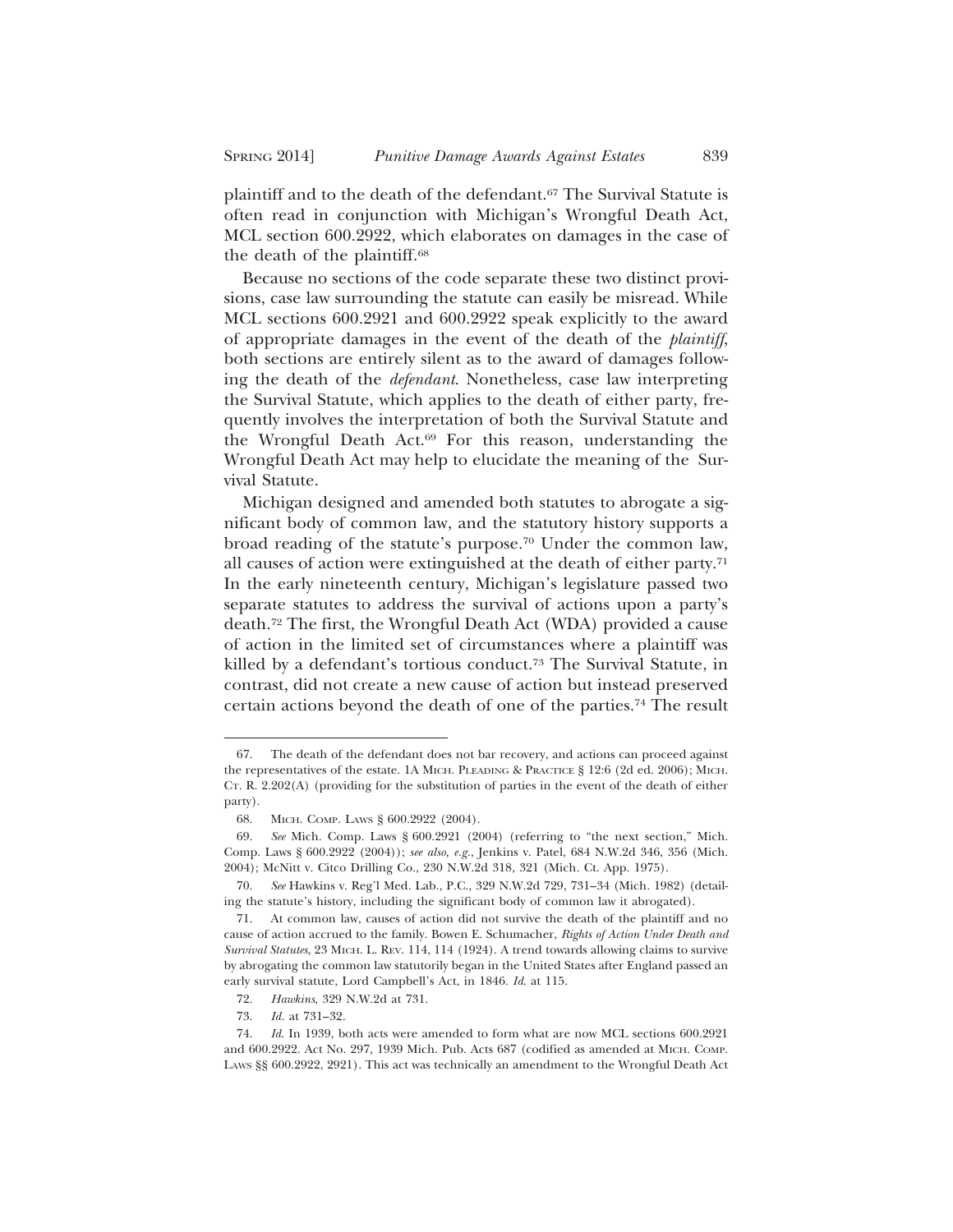is that courts read causes of action to survive the death of the defendant under what is now MCL section 600.2921, while reading the current MCL section 600.2922 to provide certain benefits to the estates of plaintiffs who were killed as a result of tortious conduct, including additional damages and a stay of the statute of limitations.75

While Michigan's jurisprudence surrounding the death of a plaintiff is not directly relevant to the question at hand, it is useful in understanding the Survival Statute as it relates to punitive damages. MCL sections 600.2921 and 600.2922 are closely connected not only by their history but also by a series of internal cross-references. MCL section 600.2921 explicitly provides that, in the event of the death of a plaintiff, a failure to properly amend a claim under MCL section 600.2922 may amount to a waiver of certain damages. For this reason, MCL section 600.2921 is often read *in pari materia* with MCL section 600.2922.76

While the Michigan Supreme Court has referred to the Wrongful Death Act as creating a "filter,"77 the logic of MCL sections 600.2921 and 600.2922 suggests that the term "pipeline" might be more appropriate. The so-called "filter" removes nothing, and may in fact add additional damages. The Michigan Supreme Court has held that "[t]he mere fact that our legislative scheme requires that suits for tortious conduct resulting in death be filtered through the socalled 'death-act,' MCL section 600.2922, MSA 27A.2922, does not change the character of such actions *except to expand the elements of damage available.*"78 Causes of action thus survive the "filter" almost entirely unchanged. For example, Michigan courts have held that statutory caps on medical malpractice claims survive the death of the plaintiff, because the malpractice suit maintains its character as a malpractice suit even after the plaintiff's death.79 Likewise, a claim

that repealed inconsistent provisions of the Survival Statute. Courts, however, later determined that those portions of the Survival Statute that were consistent with the new statute continued to be valid, and "[i]t cannot be doubted that causes of action continue to survive." *See Hawkins*, 329 N.W.2d at732–34. The amendments actually made few substantive changes, except to clarify that causes of action for wrongful death were to be brought under the WDA instead of the Survival Statute. *Id*.

<sup>75.</sup> *Hawkins*, 329 N.W.2d at 735–36.

<sup>76.</sup> *See supra* note 69.

<sup>77.</sup> *Hawkins*, 329 N.W.2d at 735.

<sup>78.</sup> *Id.* (emphasis added).

<sup>79.</sup> Jenkins v. Patel, 684 N.W.2d 346, 350–51 (Mich. 2004) (noting that "a wrongful death action grounded in medical malpractice is a medical malpractice action" for the purposes of applying a statutory noneconomic damages cap).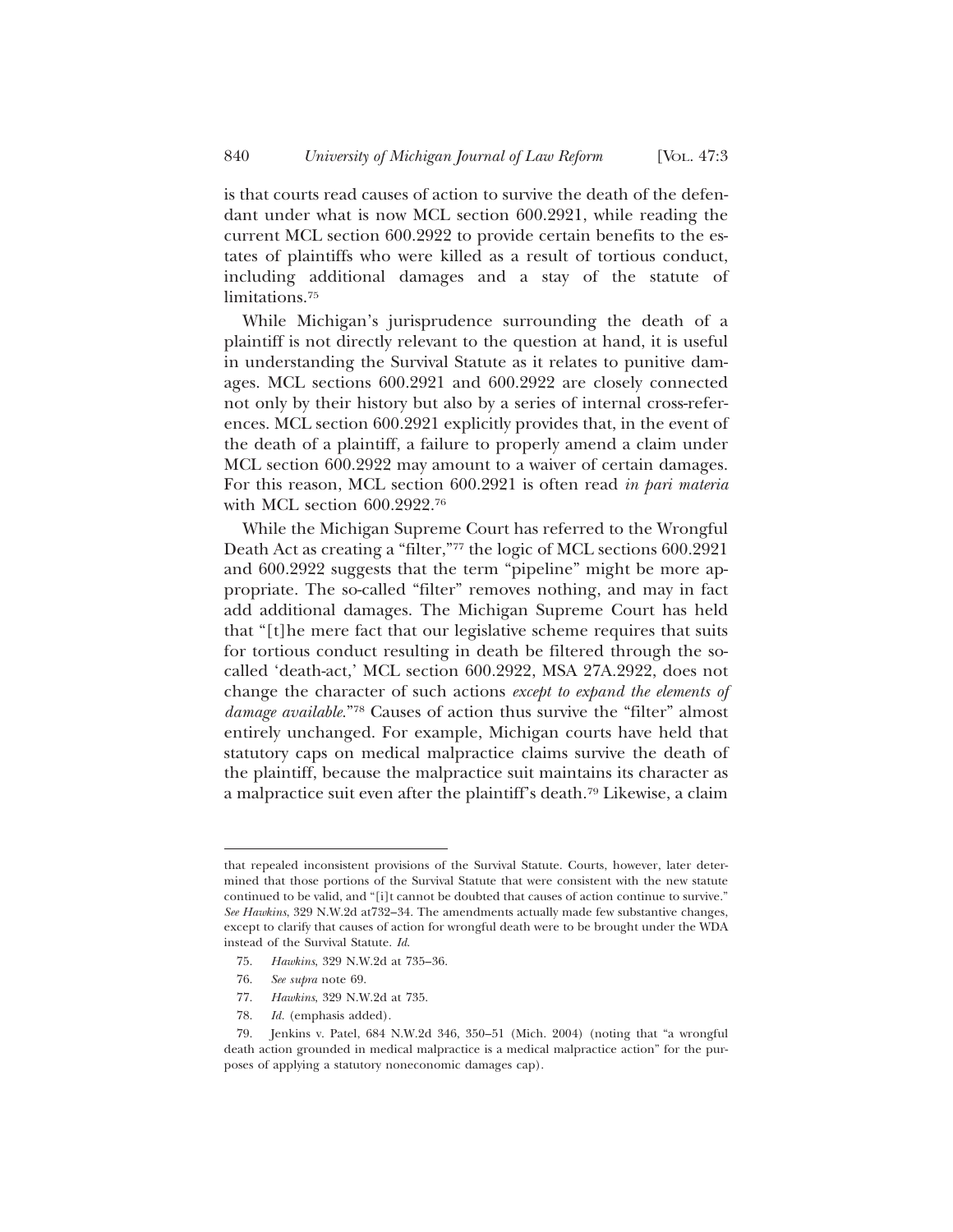in a civil suit to exclude a defendant's illegally obtained blood sample, although personal to the defendant, survived his death.<sup>80</sup>

The Survival Statute thus provides a pipeline through which causes of action ordinarily pass unchanged, save for the possible addition of some damages in the event of the death of the plaintiff.81 Michigan courts have been unequivocal that "the statutory language leads to the inescapable conclusion that the intervention of death neither limits nor precludes the type of damages that could have been recovered by the person."82

If Michigan's Supreme Court were to adopt the majority rule and hold that exemplary damage claims do not survive the death of the defendant, it would be deviating from its normal practice of allowing causes of action to pass unchanged through the pipeline created by MCL section 600.2921. There is no basis for such a differentiation in the plain language of the statute, which, after stating that "all actions and claims survive death," goes on to address only the death of the plaintiff in detail. The plain meaning of this short, simple statement is that a claim should pass through the statute's pipeline without any change to the damages available, regardless of the identity of the deceased party. Indeed, the fact that the statute goes on to elaborate on the availability of additional damages following the death of certain plaintiffs suggests that, had the legislature intended to adjust the damages available in other situations, it would have done so. Further, the utility of any policy rationale or gesture toward the common law would be limited by

<sup>80.</sup> McNitt v. Citco Drilling Co., 230 N.W.2d 318, 321 (Mich. Ct. App. 1975) ("[T]he personal representative of a deceased who asserts a cause of action on behalf of a deceased stands in the deceased's place for all purposes *incident to the enforcement of that claim, including rights and privileges personal to the deceased in his lifetime*.").

<sup>81.</sup> *See, e.g.*, Wesche v. Mecosta Cnty. Rd. Comm'n, 746 N.W.2d 847 (Mich. 2008); Hardy v. Maxheimer, 416 N.W.2d 299, 306 (Mich. 1987) (holding that the language of section 600.2921 is "sweeping and unambiguous" and that the wrongful death act does not create a cause of action, but merely permits causes of action to "survive by law" and allows additional damages).

It is true that MICH. COMP. LAWS § 600.2922, authorizes only the recovery of "*reasonable* medical, hospital, funeral and burial expenses for which the estate is liable; *reasonable* compensation for pain and suffering . . . undergone by the deceased . . . and damages for the loss of financial support and the loss of society and companionship of the deceased." *Id.* (emphasis added). It is also true that this may be interpreted as limiting the damages created by the act to compensatory damages only. *See* French v. Mitchell, 140 N.W.2d 426 (Mich. 1966). However, these provisions apply only to the additional damages authorized by the act. If noncompensatory damages were authorized by the underlying cause of action, the language qualifying those provisions would not limit the survivability of *previously authorized* damages in the event of the death of the *defendant*. *See* Thorn v. Mercy Mem'l Hosp. Corp*.*, 761 N.W.2d 414, 423 (Mich. Ct. App. 2008) ("[T]he damages listed in § 600.2922(6) cannot be construed as exhaustive.").

<sup>82.</sup> *Thorn*, 761 N.W.2d at 424.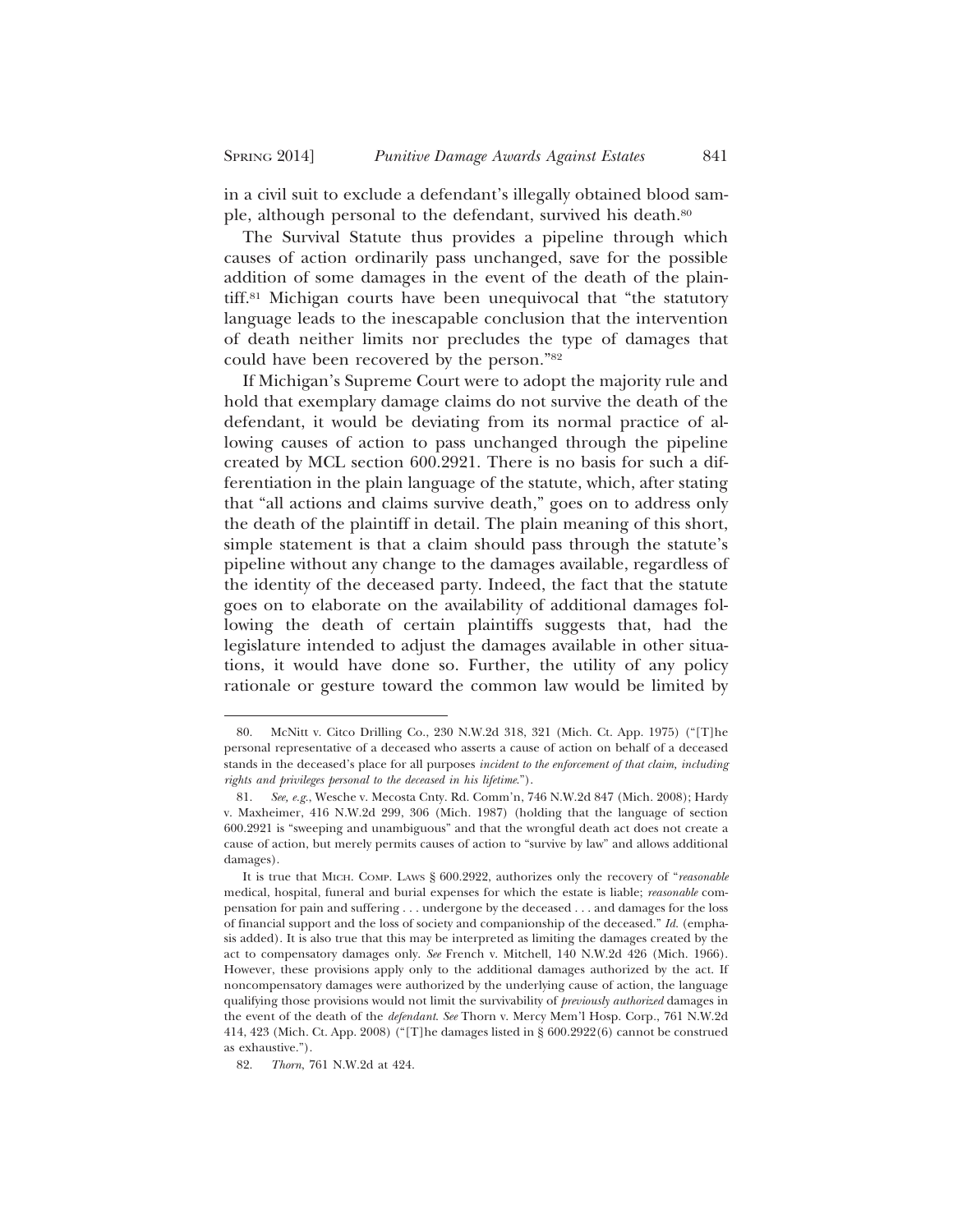Michigan's unique approach to exemplary damages. Part III will assess the reasoning used by both majority- and minority-jurisdiction courts in light of Michigan's unique history.

# III. MICHIGAN IS FORECLOSED FROM ADOPTING THE MAJORITY POSITION BOTH BY STATUTE AND BY POLICY

As Part I.A demonstrated, many states have declined to award punitive damages against estates precisely because the primary purpose of such damages—punishment—has been negated. Persuasive though this argument may be in Mississippi, Alaska, or New York, it is entirely ill-suited to Michigan. The policy rationale underlying the majority position relies in large part on the majority's understanding of punitive damages as punishment, a view not shared by Michigan courts.<sup>83</sup>

Even if the majority's reasoning was persuasive for Michigan courts, the Survival Statute and Wrongful Death Act do not provide any mechanism for disallowing damages after the death of a defendant if such damages would have been permitted had the defendant survived.84 In fact, interpreting either statute to disallow exemplary damages against estates would require overturning a significant body of precedent that interprets the statutes as a pipeline through which causes of action pass unchanged.85 As such, there are two alternative grounds, each sufficient on its own, for concluding that the majority position is unsuited to the state of Michigan.

# *A. The Majority Position is Inappropriate for Michigan as a Matter of Policy*

While majority-jurisdiction states generally view punishment as one of the central goals of punitive damages,<sup>86</sup> Michigan views exemplary damages as special compensation for the incremental damages caused by a particularly malicious crime.<sup>87</sup> As a policy matter, this makes the majority position less appealing in Michigan.

<sup>83.</sup> *See supra* Part II.A.

<sup>84.</sup> MICH. COMP. LAWS §§ 600.2921–2922 (2004).

<sup>85.</sup> *See supra* Part II.B.

<sup>86.</sup> *See, e.g.*, Kraft Power Corp. v. Merill, 981 N.E.2d 671, 679 (Mass. 2013); Lohr v. Byrd, 522 So. 2d 845, 847 (Fla. 1988); Thompson v. Estate of Petroff, 319 N.W. 2d 400, 409 (Minn. 1982); Braun v. Moreno, 466 P.2d 60, 62–63 (Ariz. Ct. App. 1970).

<sup>87.</sup> *See, e.g.*, Wise v. Daniel, 190 N.W. 746, 747–48 (Mich. 1922); Peisner v. Detroit Free Press, Inc., 364 N.W. 2d 600, 601 (Mich. 1984).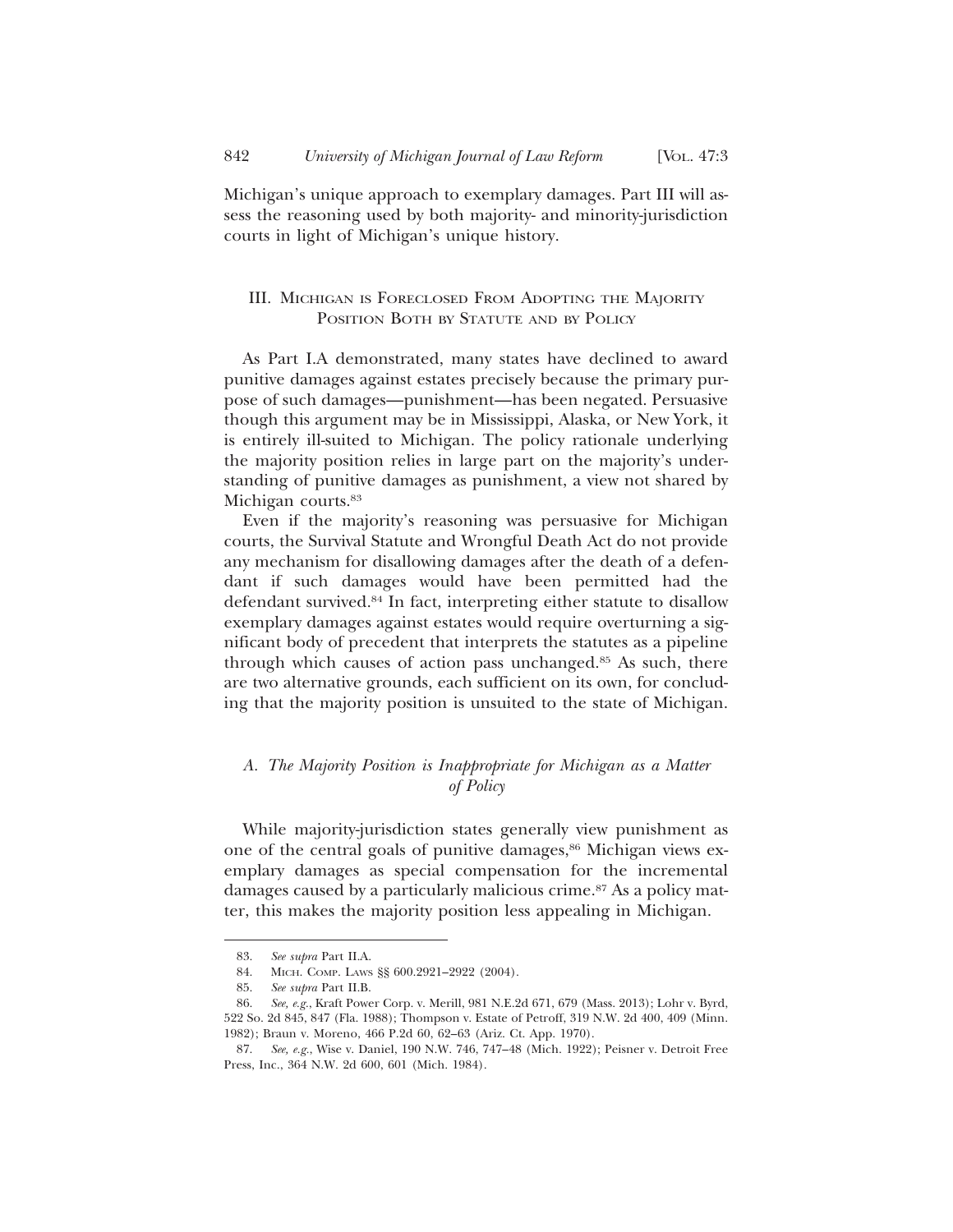Because Michigan's exemplary damages law focuses on the harm to the plaintiff rather than the wrong by the defendant, Michigan's rationale for awarding such damages survives the death of the defendant entirely unchanged.88 Even among minority jurisdictions, this is rare. Most minority jurisdictions acknowledge that, while it is no longer possible to punish a tortfeasor, "the death of the tortfeasor does not *completely* thwart the purposes underlying the award of punitive damages."89 While general deterrence might provide *sufficient* grounds for allowing punitive damages to survive in the eyes of some courts, no other state has the additional focus on the plaintiff which allows the rationale for such damages to survive the death of a defendant *completely*. 90 In Michigan's case, it is not that the death of the tortfeasor fails to entirely undermine the purposes of punitive damages, but rather that—because exemplary and punitive damages in Michigan are designed to compensate rather than to punish<sup>91</sup>—it does not undermine their purposes at all.

Adopting the minority position could offer additional benefits to Michigan. First, it would avoid the inconsistency of citing principles of compensation and deterrence when allowing exemplary damage awards against living defendants but characterizing those damages as "punishment" when ruling on the availability of such awards against estates. Adopting the majority position would imply agreement with its rationale, yet that rationale is rooted in the belief that punitive damages are designed to *punish*, making it futile to award such damages after death.<sup>92</sup> A court applying the majority position would therefore have to conclude that punitive damages are a form of punishment; this position would be fundamentally at odds with Michigan's present position, which characterizes exemplary damages as compensation.93 To therefore hold that such damages are designed solely to punish—but only when awarded against estates—would be a strange position indeed. Such inconsistency could damage the reputation of the judiciary.

At first glance, it might appear that awarding punitive damages against estates would produce inconsistencies by contradicting Michigan's restrictive policy of allowing punitive damages only when specifically authorized by statute, but this is not the case.<sup>94</sup> In

<sup>88.</sup> *See supra* Part II.B.

<sup>89.</sup> G.J.D. v. Johnson, 713 A.2d 1127, 1131 (Pa. 1998) (emphasis added); *see also, e.g.*, Haralson v. Fisher Surveying*, Inc.*, 31 P.3d 114, 117 (Ariz. 2001).

<sup>90.</sup> *See supra* Part I.B.

<sup>91.</sup> *See supra* Part I.A.

<sup>92.</sup> *See supra* Part I.A.

<sup>93.</sup> *See supra* Part II.B.

<sup>94.</sup> *See* NUGENT & HAMMESFAHR, *supra* note 57.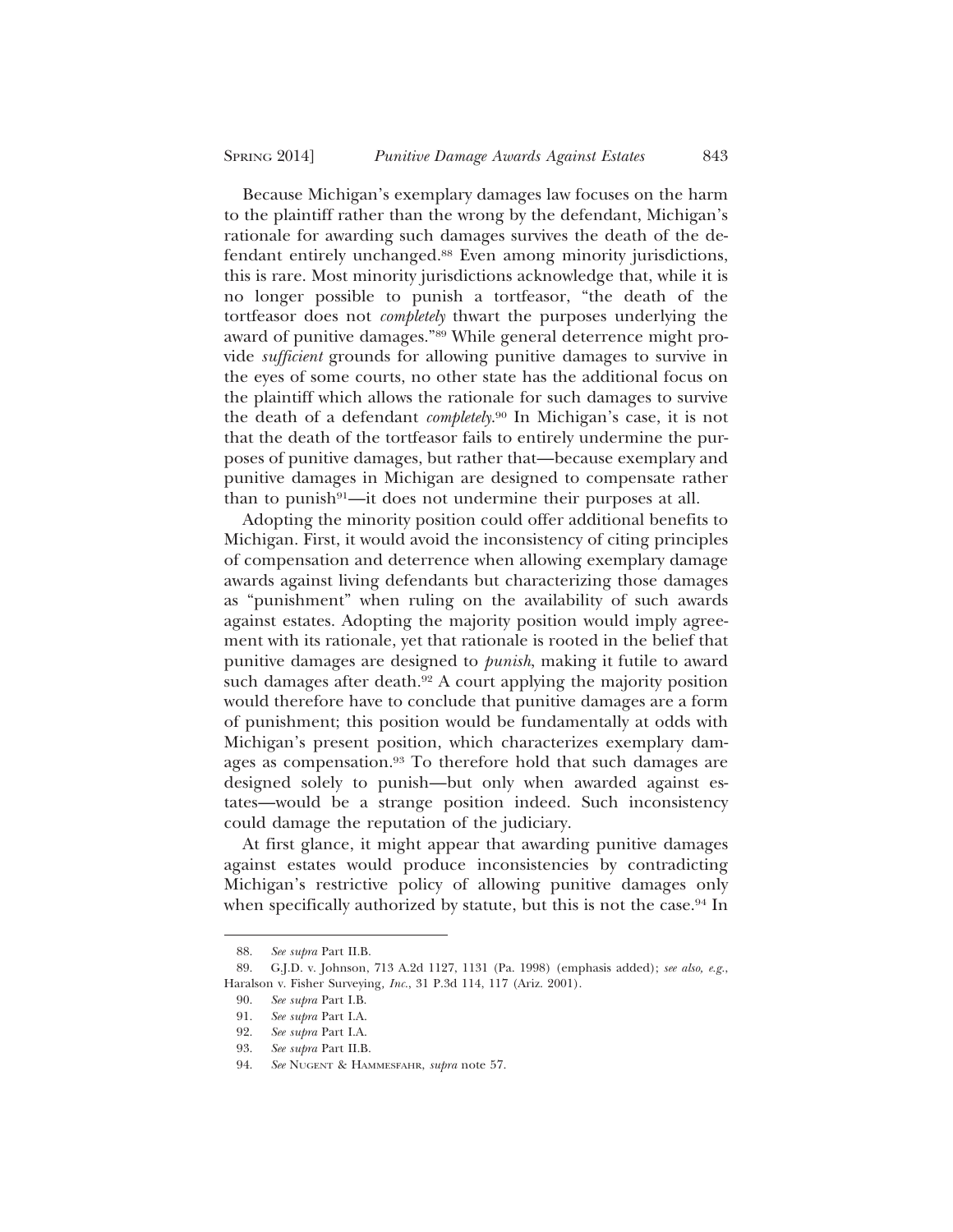the context of survival of claims, the question is not whether to authorize damages not contemplated by the legislature, but whether to extinguish, based on the death of the defendant, damages that the legislature *did* expressly authorize against a living defendant. Even if the law allowed exemplary damages against estates, Michigan could continue to apply a policy disfavoring such damages in most circumstances and apply a unique rationale when those damages are awarded. Adopting the minority position would not change Michigan's restrictive approach to exemplary damages generally but would ensure that it was applied consistently.

Predictability within the judicial system does more than promote feelings of fairness among litigants. It also allows social actors to structure their behaviors, lawyers to assess incoming cases, and litigants to assess their options, including settlement. The majority position would reduce predictability by tying possible damage awards not to the behavior of the defendant or the choices of the litigants, but to the status of the defendant as alive or dead. This may decrease not only deterrence but also the effectiveness of plaintiffs and their attorneys, who may not be privy to information regarding the defendant's health.

#### *B. The Majority Position is Precluded by Michigan's Survival Statute*

Even if Michigan's courts did wish to adopt the majority approach, doing so would be inconsistent with the Wrongful Death Act and the Survival Statute as the courts have traditionally interpreted them. As discussed in Part II.B, Michigan courts have treated the WDA and the Survival Statute as a pipeline through which causes of action pass relatively unchanged. As one court put it:

The WDA acts as a 'filter' through which the underlying claim proceeds. Thus, any statutory limitations on the underlying claim apply to the wrongful death action . . . . At the same time, *damages that would have been available in the underlying action must be recognized in the wrongful-death claim*. 95

Although many of the cases involved only the death of the plaintiff, courts have interpreted the Survival Statute, MCL section 600.2921, which applies to the death of either party.<sup>96</sup>

<sup>95.</sup> Jago v. Dep't of State Police, No. 297880, 2011 Mich. App. LEXIS 1430, at \*12 (Mich. Ct. App. Aug. 2, 2011) (internal citations omitted) (emphasis added); *see also* Thorn v. Mercy Mem'l Hosp. Corp*.*, 761 N.W.2d 414, 421 (Mich. Ct. App. 2008).

<sup>96.</sup> *See supra* Part II.B.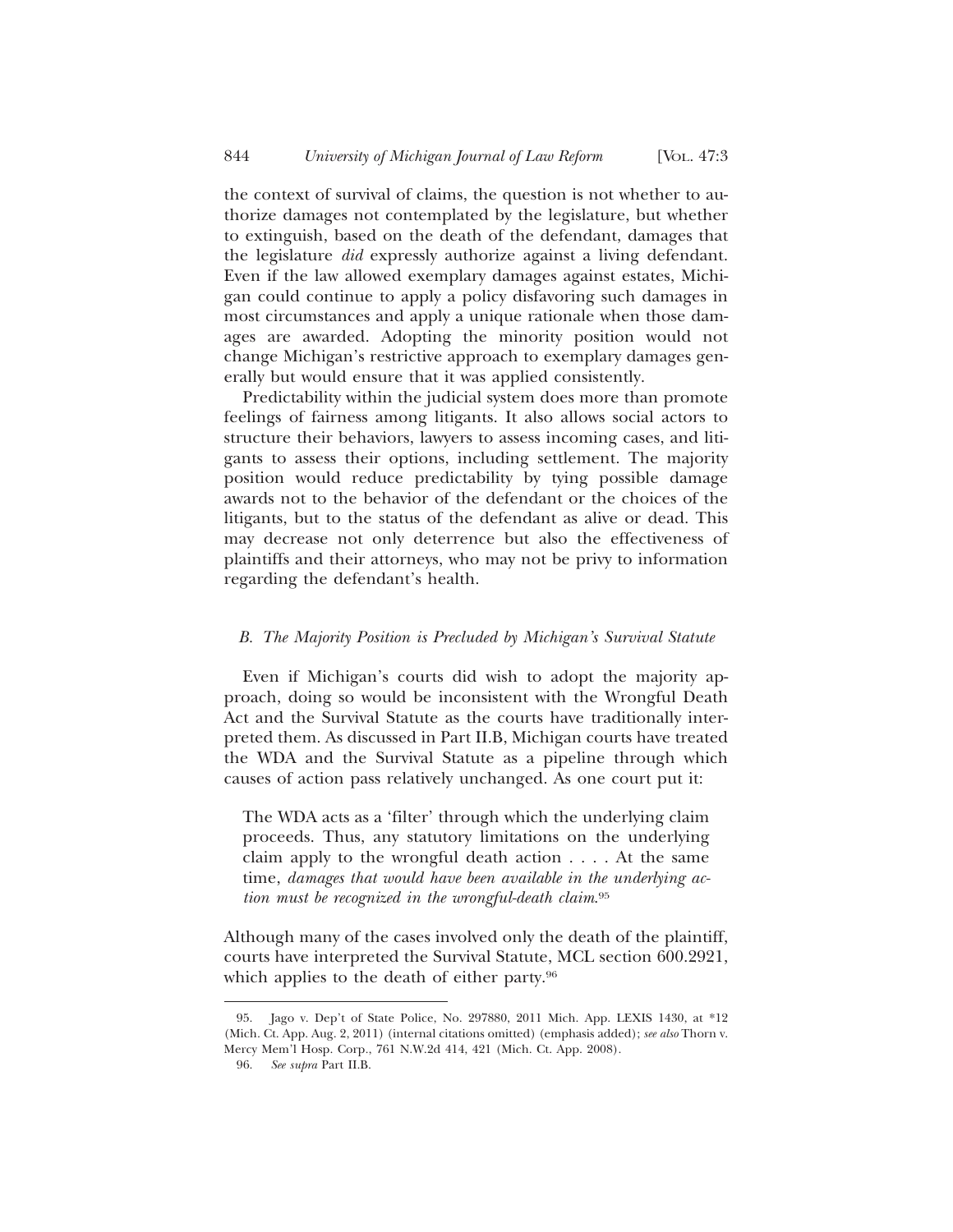There is no logical reason to believe that the legislature intended its clear statement that "all actions and claims survive death" to apply differently to plaintiffs and defendants. Adopting the majority position by disallowing punitive damages against estates would thus lead to inconsistency and confusion regarding the proper application of the Survival Statute.

It is true adopting the minority position would mean that—because of the additional damages available under MCL section 600.2922 and the broad survival of actions under MCL section 600.2921—Michigan would allow the modification of damages after the death of a plaintiff, but not after the death of a defendant.<sup>97</sup> While differential treatment in this respect may seem anomalous, it is unlikely to lead to over-deterrence. Allowing damages to be increased in the event that a plaintiff dies merely reflects the fact that an additional undesirable consequence has resulted from the defendant's conduct and holds the defendant responsible for that consequence. But the death of the defendant does not similarly change the external circumstances, as it in no way mitigates the plaintiff's damages. Additionally, to the extent that exemplary damages awarded against an estate *can* deter a potential tortfeasor, that deterrence is desirable, and awarding increased damages in the event of the death of the plaintiff simply recognizes society's increased interest in deterring torts where those torts are likely to lead to a person's death. It is not absurd to suggest that the Michigan legislature intended to allow damages to survive the death of a defendant and also to permit additional damages upon the death of the plaintiff.

If the majority position were so clearly correct that to adopt the minority approach would lead to absurdity, it might be possible for the courts to infer that the legislature intended to allow an exception to the survival of actions into its general statutory language. Likewise, if the statute did not clearly abrogate the common law practice of terminating all actions upon the death of either party, one could imagine that the Michigan Supreme Court might hesitate to infer an abrogation of that aspect of the common law. In this case, however, there is significant controversy over the correct policy approach, and the majority-jurisdiction approach is less compatible with Michigan law. For these reasons, it would be inappropriate to infer that the legislature intended the two situations addressed by the first sentence of MCL 600.2921 to be treated differently. Similarly, the survival of every action, including the

<sup>97.</sup> *See supra* Part II.B.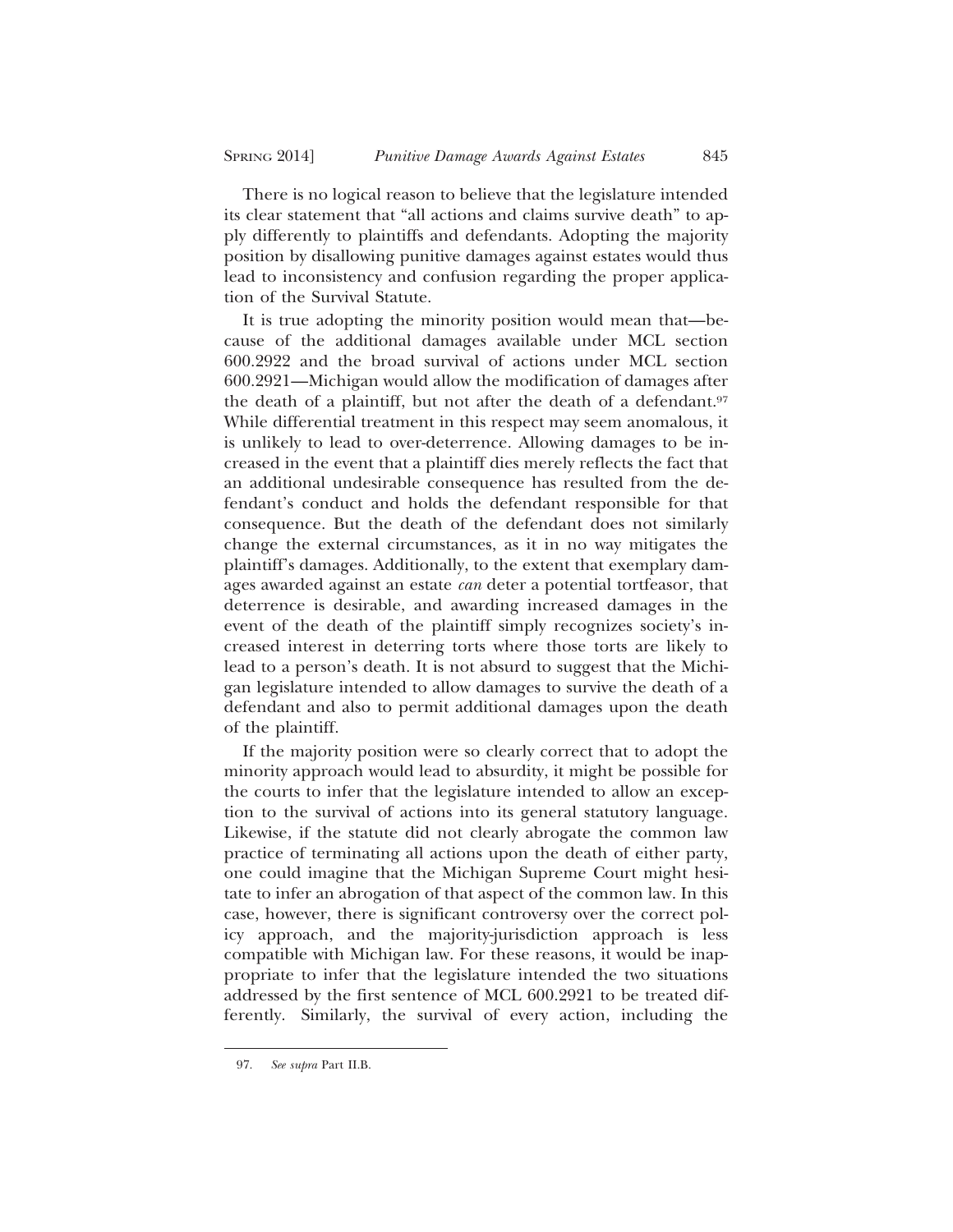survival of every other type of damages, has been read into the statute. There is no reason to believe that the legislature intended this type of damages to be treated differently than the rest.

Adopting the majority position would require Michigan courts to apply a single blanket statement differently for plaintiffs than defendants, as well as to exemplary damages and every other type of damage available. Such different treatment would be contrary to Michigan law.

#### *C. Any Alternative Solution Should be Statutory*

There is implicit evidence that the legislature intended the Michigan courts to adopt the minority position. MCL section 600.2922 begins with the far-reaching statement that "all actions and claims survive death." It then proceeds to elaborate in detail on the damages available to an estate in the event of the death of a plaintiff, while remaining completely silent as to the death of the defendant. This suggests that the legislature believed that the general statement that "all actions and claims survive death" was sufficiently comprehensive. Nothing in that language suggests that certain damages should survive while others should not, or that the Statute should act as a pipeline in some cases and a filter in others. Rather, the legislature intended all damages, including exemplary ones, to survive the death of the defendant.

Nonetheless, the legislature should amend Michigan's Survival Statute, MCL section 600.2921, to make the state's position absolutely clear. Presently, the section, in its entirety, reads:

*All actions and claims survive death.* Actions on claims for injuries which result in death shall not be prosecuted after the death of the injured person except pursuant to the next section. If an action is pending at the time of death the claims may be amended to bring it under the next section. A failure to so amend will amount to a waiver of the claim for additional damages resulting from death.98

The italicized sentence is the only portion of the statute that addresses the death of the defendant. In contrast, the damages available following the death of the plaintiff are further specified in the next three sentences, as well as in the Wrongful Death Act.99

<sup>98.</sup> MICH. COMP. LAWS § 600.2921 (2004) (emphasis added).

<sup>99.</sup> *See id.*; MICH. COMP. LAWS § 600.2922 (2004).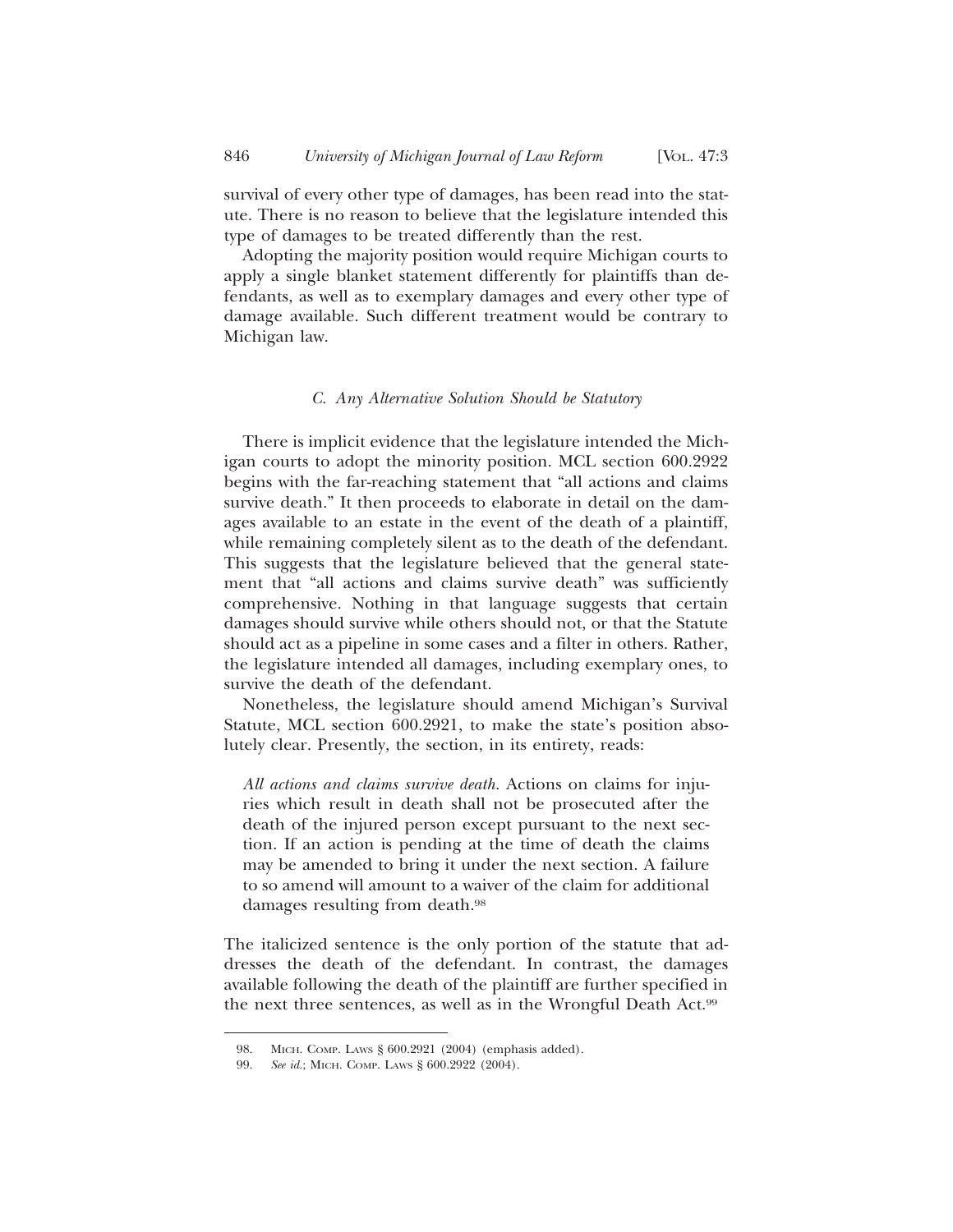Even though, as discussed in Part II.B, Michigan courts have consistently interpreted the Survival Statute as a pipeline through which causes of action pass unchanged following the death of a defendant, this comparative lack of guidance creates uncertainty. The fact that a majority of states facing the issue have adopted one position increases the chance that a lower court may adopt the majority position. Such a decision, however, would be inconsistent with Michigan's liberal approach to the survival of actions and unique approach to punitive damages and would needlessly confuse the state's tort jurisprudence.

Even if Michigan wished to break with its traditions of allowing the liberal survival of all damages and basing exemplary damage awards on a compensatory rationale, the legislature would be better suited than the courts to make that change. First, the legislature has a freedom, unavailable to the courts, to tailor the statute to meet its policy preferences. This would allow for considered debate about the policy ramifications of allowing punitive damages to survive the death of the defendant without the need to perform analytical backflips to make the exception appear consistent with Michigan's idiosyncratic legal history. Second, adopting the majority position would require breaking with Michigan's lengthy, consistent policy of allowing actions to survive the death of the defendant unchanged. Furthermore, it would require doing so despite the fact that punitive damages are, by definition, only awarded in the most severe cases. Even if Michigan courts wished to limit the survival of damages without express legislative approval, it is hard to imagine a less sympathetic test case than that of the estate of an egregious tortfeasor seeking protection from understandably outraged victims.

A statute would provide the clarity and legitimacy necessary to make a sudden restriction in the damages available in the most outrageous cases appear fair. Even if one believes that the majority position would be preferable, there is good reason for the courts to defer to the legislature in making that judgment.

#### **CONCLUSION**

While it would be inappropriate for Michigan courts to adopt any restriction on the availability of punitive damages following the death of a defendant, the Michigan legislature should adopt a statutory amendment to remove any possible ambiguity. Michigan's broad Survival Statute and liberal approach to the survival of actions have traditionally allowed causes of action to pass through the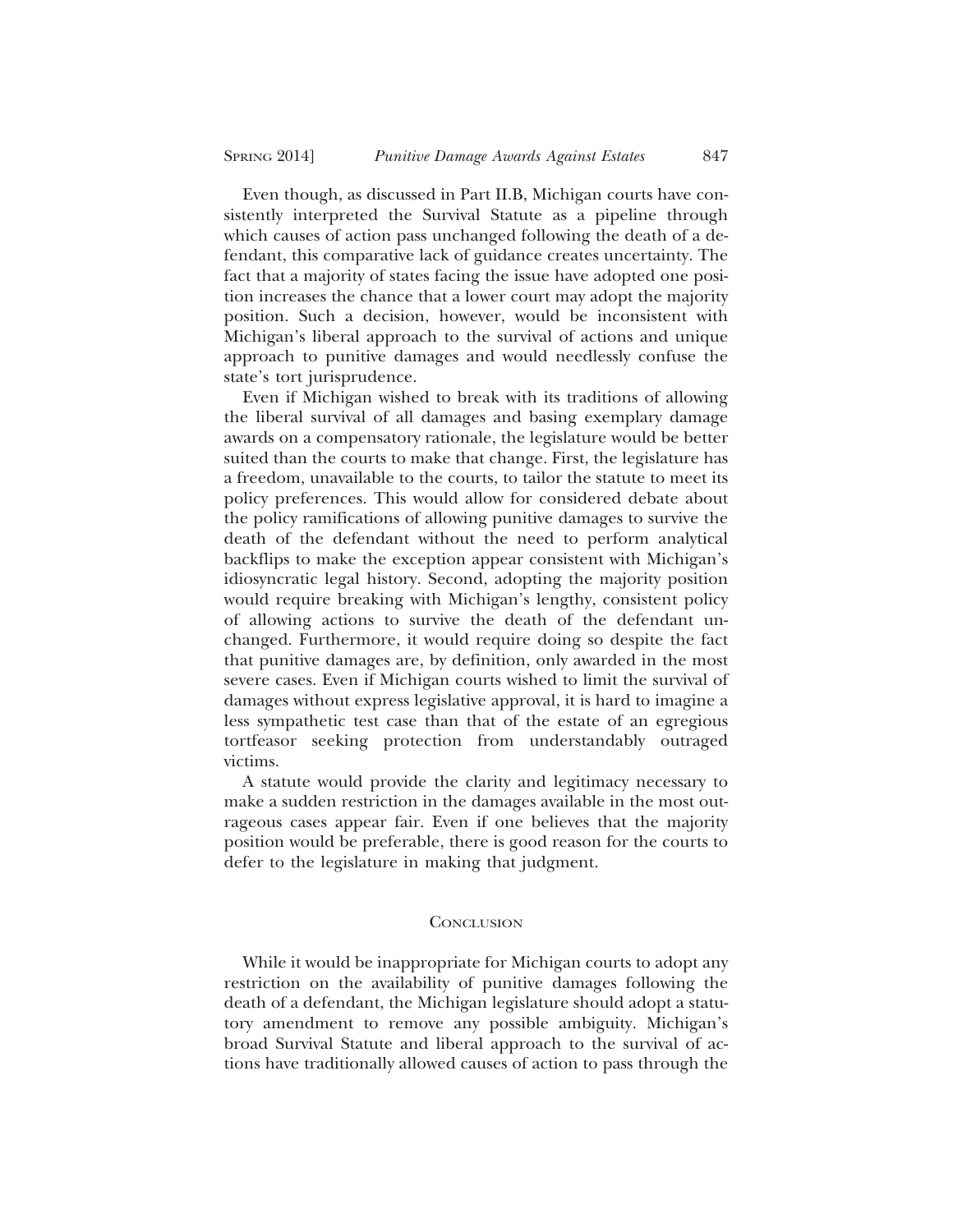Survival Statute unchanged. Even if a court wanted to break with history, Michigan's preference for treating exemplary damages as a form of increased compensation undercuts the policy rationale for doing so. Should a case involving the survival of exemplary damages reach the Michigan Supreme Court before the legislature has an opportunity to amend the statute, the Court should permit the damages to survive. Doing so would require the Court to adopt a minority position, but it would also recognize the plain meaning of Michigan's Survival Statute, history of allowing the survival of causes of action unchanged, and unique approach to exemplary damages.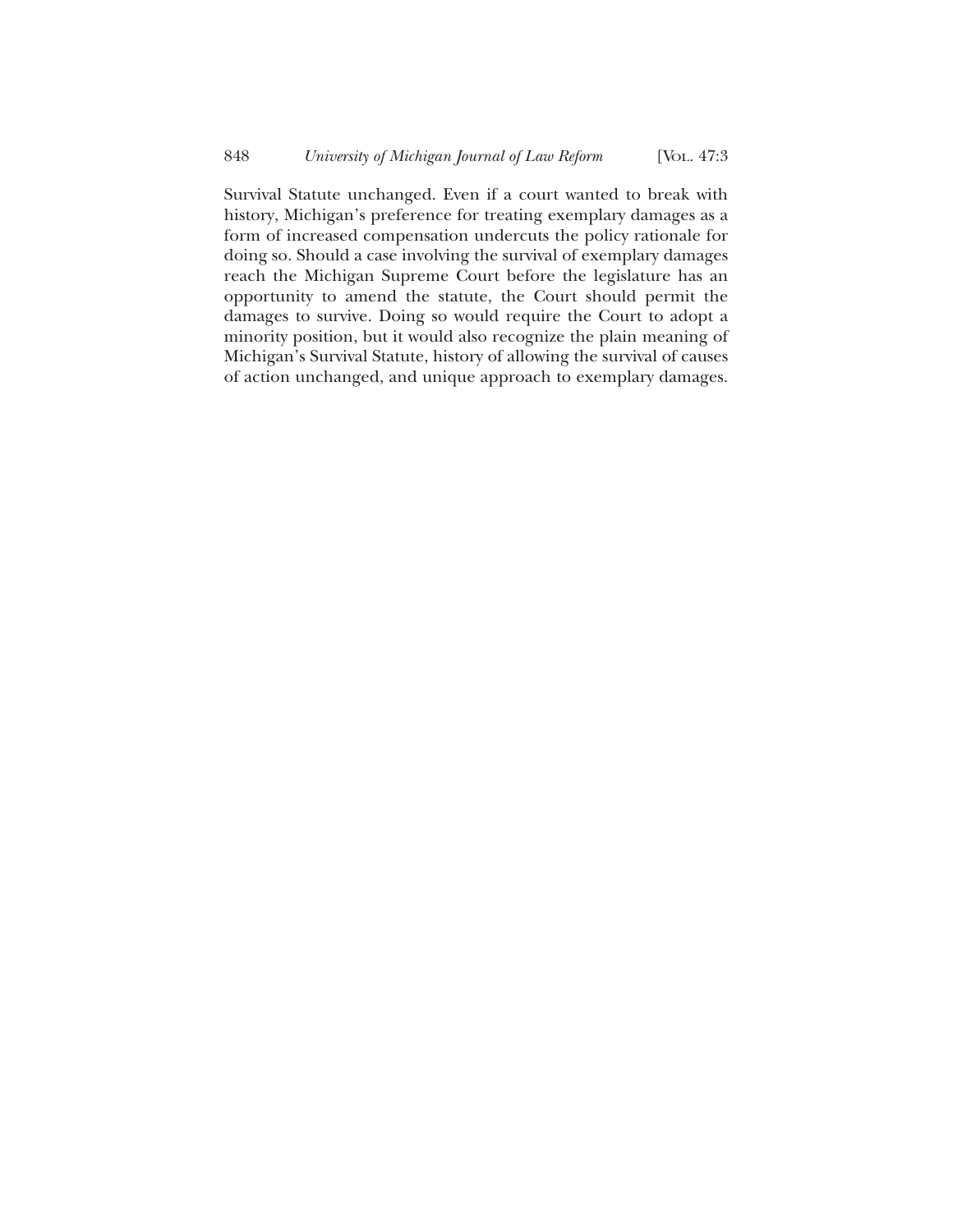# **APPENDIX** METHODOLOGY AND INVENTORY OF STATES' POSITIONS

# Majority-Jurisdiction States

Majority-jurisdiction States are those in which punitive damage awards are not available against the estates of deceased defendants. A total of twenty-eight states have adopted the majority position. Many states have done so by statute, while in other states the courts have adopted the majority position without being given an explicit legislative directive.

#### Statutory Adoption

Fourteen states have adopted the majority position by statute. They are:100

- California
- Colorado
- $\bullet$  Georgia<sup>101</sup>
- Idaho
- Maine
- Massachusetts
- Mississippi
- Nevada
- New York
- Oregon
- Rhode Island
- Vermont
- Virginia
- Wisconsin

## Judicial Adoption

Thirteen other states and the District of Columbia have adopted the majority position judicially. Robicheaux and Bornstein produced a table compiling the majority and minority status of court

<sup>100.</sup> G.J.D. v. Johnson, 713 A.2d 1127, 1129 n.3 (Pa. 1998).

<sup>101.</sup> *See also* Robicheaux & Bornstein, *supra* note 15, at 397.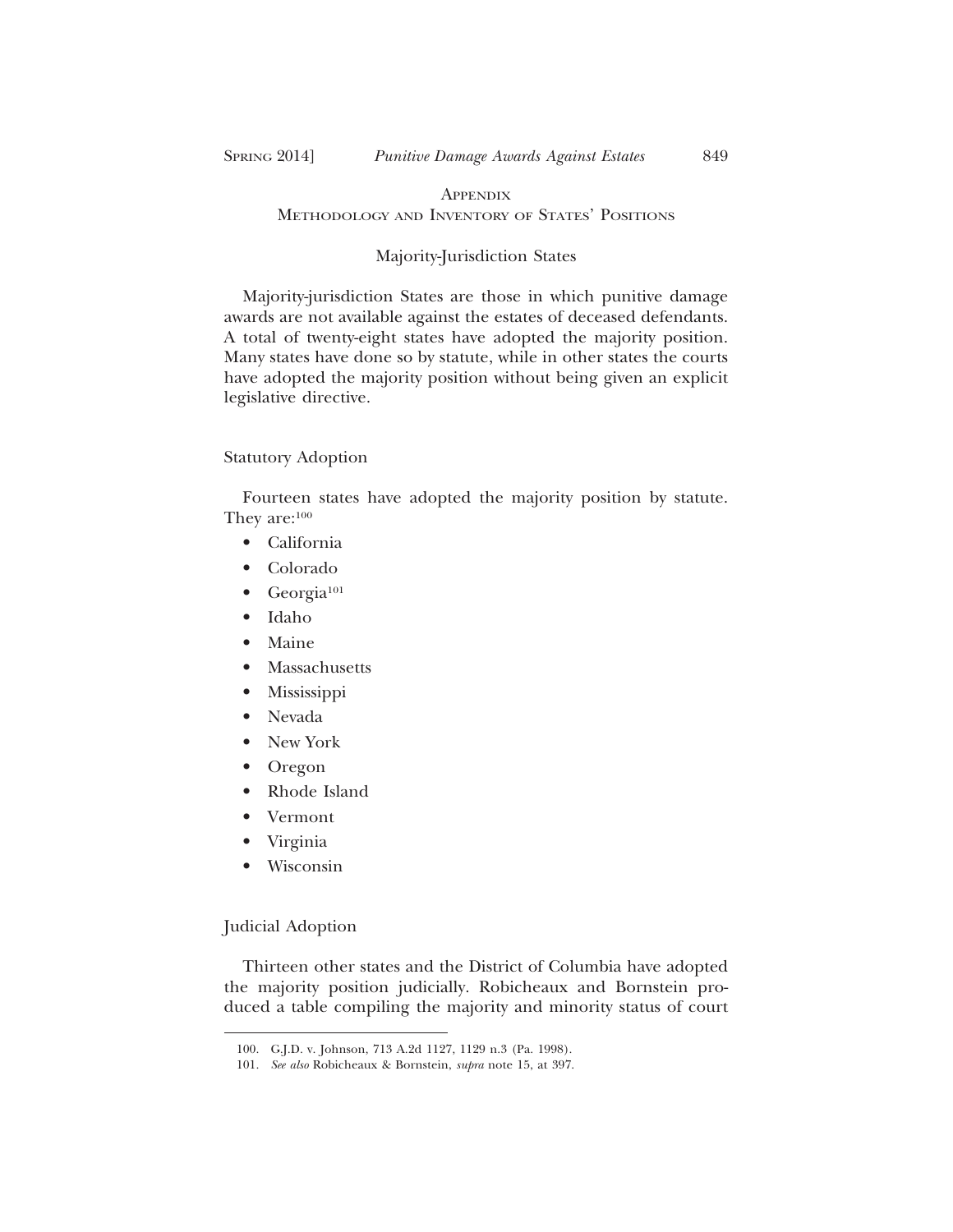decisions by state, level and type of court.102 For the purposes of this Note, a state is considered to have adopted the majority position judicially if, according to Robicheaux and Bornstein's table, the most recent decision from the highest *state* court listed in a state has adopted the majority position *and* that state was not listed in *G.J.D.* as a state with a survival statute that would have obligated the court to adopt the majority position.103 This methodology includes Florida in this Note's list of majority jurisdiction states even though Robicheaux and Bornstein's table shows a mixed judicial history for that state.

The fourteen jurisdictions adopting the majority position judicially are:

- Alaska
- District of Columbia
- Florida
- Indiana
- Iowa
- Kansas
- Kentucky
- Minnesota
- Missouri
- New Mexico
- North Carolina
- South Dakota
- Tennessee
- Wyoming

#### Minority-Jurisdiction States

Minority-jurisdiction states allow punitive damages to be awarded against the estates of deceased defendants. In most minority jurisdiction states, courts have adopted that position without any explicit instructions from the legislature, although a small number of states have adopted the position by statute.

<sup>102.</sup> *See id.* at 400–01.

<sup>103.</sup> *See id.*; *see also G.J.D.*, 713 A.2d at 1129 n.3.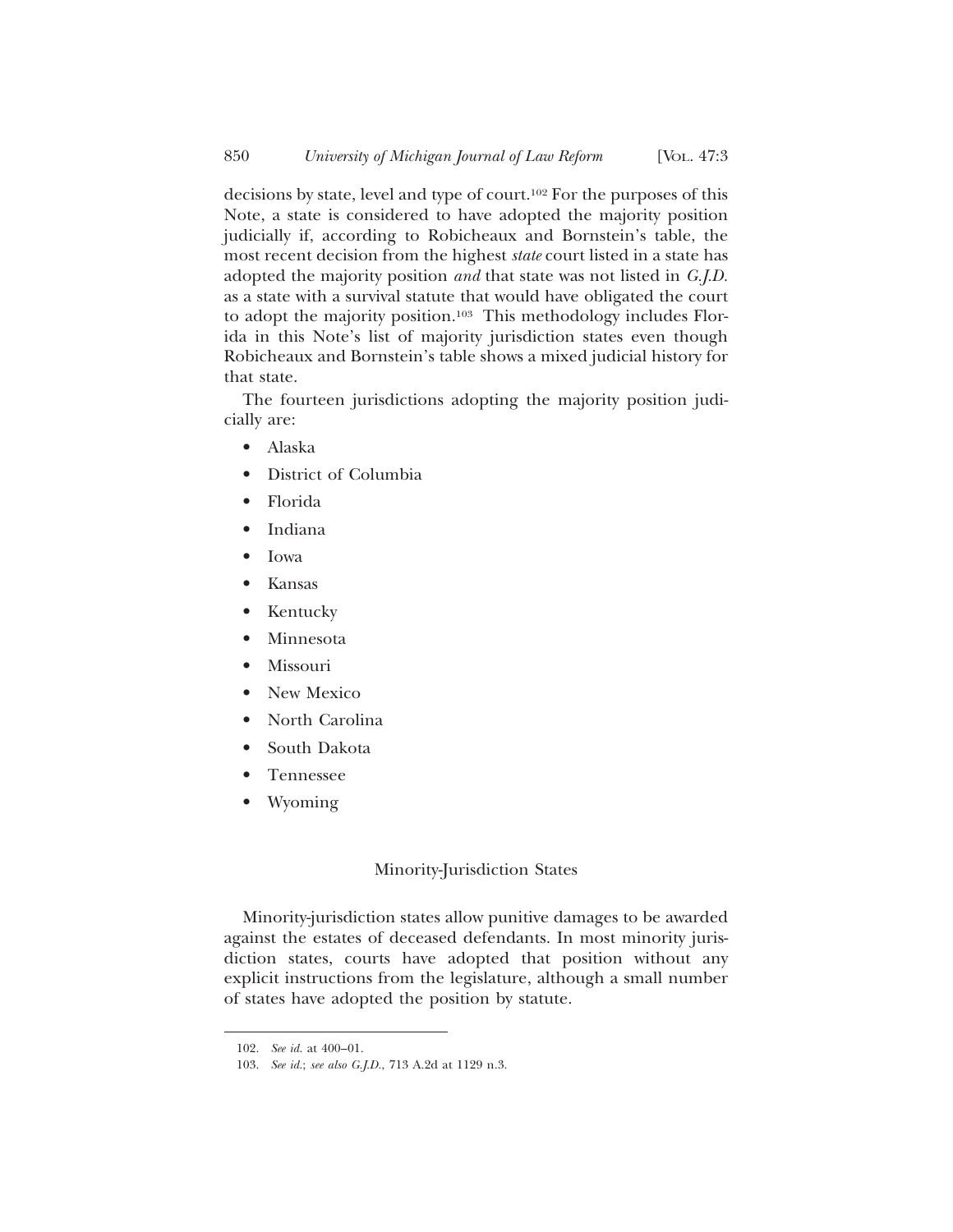#### Statutory Adoption

Only two states have adopted the minority position by statute. They are:104

- Texas
- Oklahoma

#### Judicial Adoption

Eight states have adopted the minority position by judicial decision. In this Note, a state is considered to have adopted the minority position judicially if, according to Robicheaux and Bornstein's table, the most recent decision from the highest *state* court listed in a state has adopted the minority position *and* that state does not have a survival statute that would have obligated the court to adopt the minority position.105 This methodology has led to the inclusion of three states, Arizona, Illinois, and Pennsylvania, in this Note's list of minority jurisdiction states even though Robicheaux and Bornstein's table shows a mixed judicial history.

The eight states adopting the minority position by judicial decision are:

- Alabama
- Arizona
- Hawaii
- Illinois
- Montana
- Pennsylvania
- South Carolina
- West Virginia

#### Uncategorized State

One state, New Hampshire, is included in Robicheaux and Bornstein's analysis and, under the methodology otherwise used in this Note, would be listed as a minority-jurisdiction state.106 Despite the

<sup>104.</sup> Robicheaux & Bornstein, *supra* note 15, at 397.

<sup>105.</sup> *See id.* at 397, 400–01.

<sup>106.</sup> *See id.* at 401.